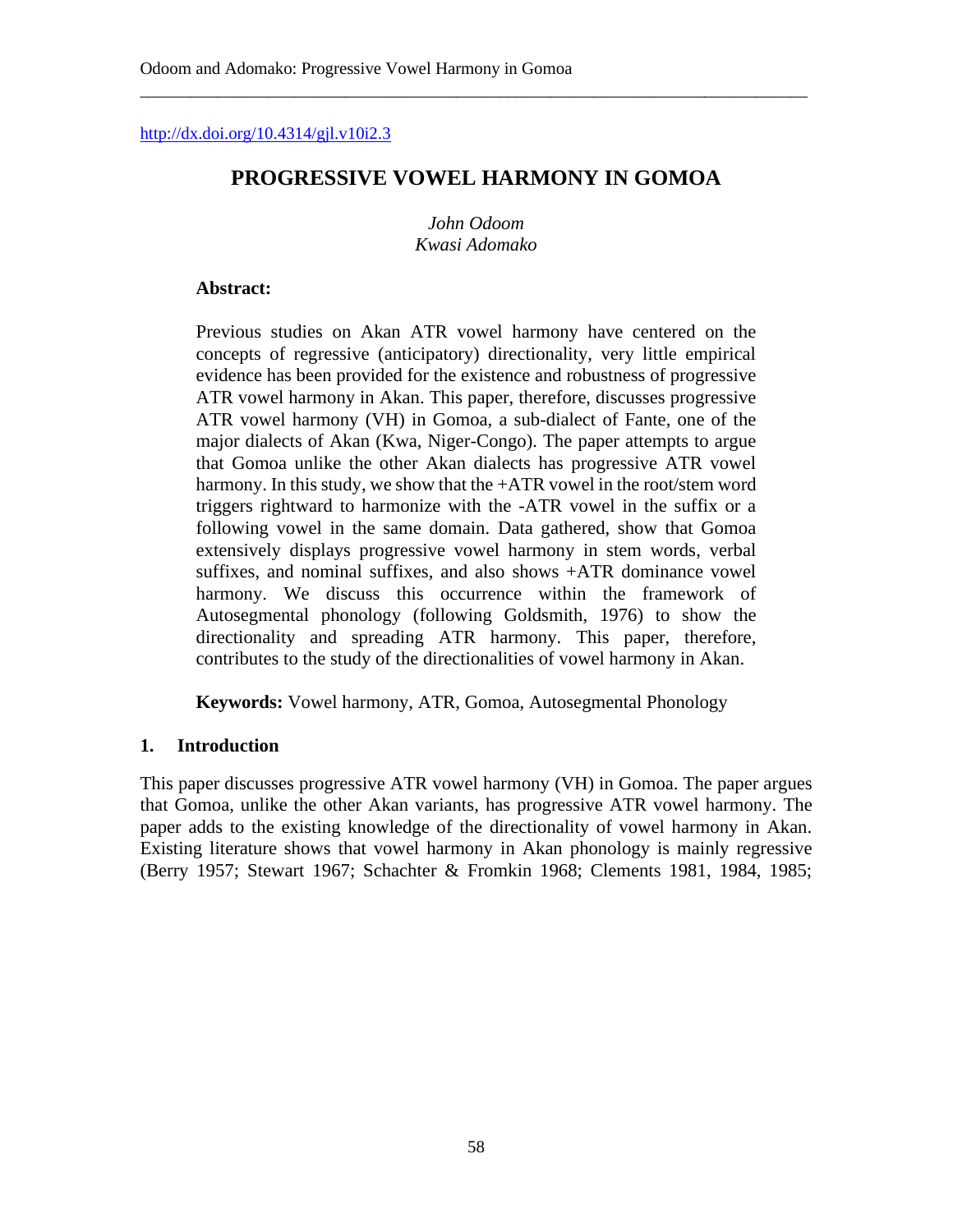Dolphyne 1988). Clement (1981) and Baković (2002) have established that Akan ATR harmony involves featurally symmetric assimilations of affixes to root, i.e. it is rootcontrolled. Stewart (1967), Schachter & Fromkin (1968), and Dolphyne (1988) posit that Akan ATR vowel harmony is based on the asymmetric anticipatory direction of [-ATR] to [+ATR]. In the words of Dolphyne (1988:117);

\_\_\_\_\_\_\_\_\_\_\_\_\_\_\_\_\_\_\_\_\_\_\_\_\_\_\_\_\_\_\_\_\_\_\_\_\_\_\_\_\_\_\_\_\_\_\_\_\_\_\_\_\_\_\_\_\_\_\_\_\_\_\_\_\_\_\_\_\_\_\_\_\_\_\_\_\_\_

vowel harmony in Akan is basically a regressive process in which advanced vowels assimilate unadvanced vowels that precede them.

According to Casali (2012:34), "Akan manifests a number of patterns that superficially appear to involve right-to-left spreading of [+ATR], and there is considerable evidence that harmonic alternations in Akan are based on (anticipatory) assimilation to [+ATR]." He further adds that "...instances of /a/ to the *right* of a [+ATR] vowel (as in sìká 'money') do not surface as [æ]."

Other phonologists like Boadi (1991), Obeng (2000), O'Keefe (2003), Mahanta (2007), Ballard (2010), Owusu (2014), Kügler (2015), and many others emphasize that Akan has more prefixes than suffixes and for that matter, postulate that Akan possesses regressive vowel harmony. Abakah (1978) demonstrates that progressive vowel harmony exists in Boka (Eastern) Mfantse but he did not account for it in detail.

Albeit these scholarly ideas are factual in most of the Akan dialects, however, Gomoa, a variant of Fante, exhibits robust progressive (i.e. left-to-right) vowel harmony. Here, the [+ATR] vowel in the stem spreads rightward to assimilate the [-ATR] vowel in the suffix morphemes. This paper, therefore, discusses progressive tongue root vowel harmony in the Gomoa variant of Fante (henceforth, referred to as Gomoa). It demonstrates that the Gomoa ATR harmony system is distinctive and manifests many features that are not in the other Fante varieties and for that matter, Akan in general.

Data presented in this paper are drawn from a variety of sources, including primary and secondary. In addition, we make use of various examples elicited from twelve adults (including six men and six women) speakers of the Gomoa Mfantse in Gomoa Otapirew, Gomoa Abonyin, and Gomoa Afransi, all in Gomoa Central District in the Central Region of Ghana. One of the author's intuition as a native speaker was useful in the data gathering and analysis processes. The data gathered were categorized, transcribed, and glossed into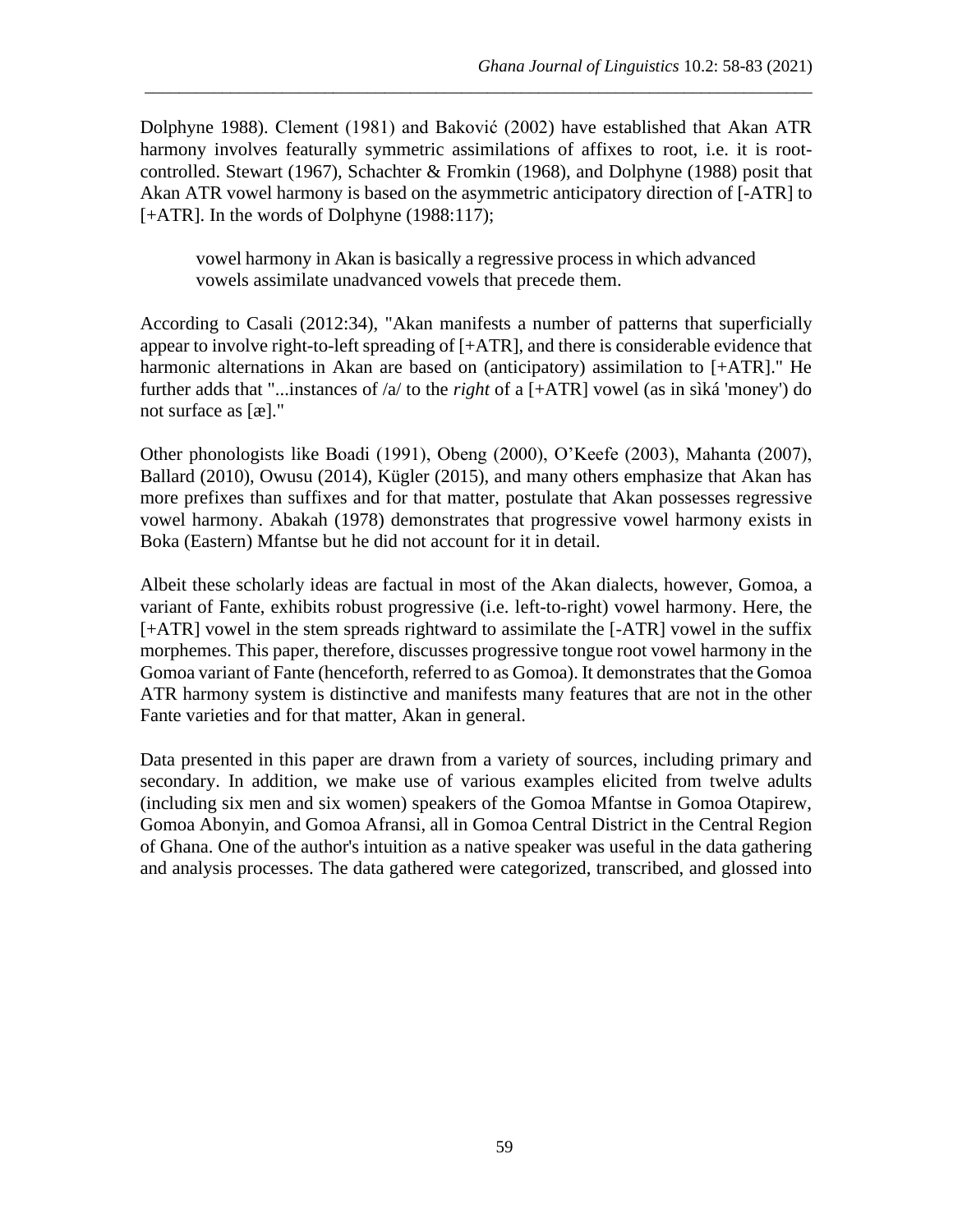English. The descriptive analysis is formalized within the Autosegmental Phonology (AP) framework by Goldsmith (1976).

\_\_\_\_\_\_\_\_\_\_\_\_\_\_\_\_\_\_\_\_\_\_\_\_\_\_\_\_\_\_\_\_\_\_\_\_\_\_\_\_\_\_\_\_\_\_\_\_\_\_\_\_\_\_\_\_\_\_\_\_\_\_\_\_\_\_\_\_\_\_\_\_\_\_\_\_\_\_

## **2 Background**

2.1 Gomoa variety and its speakers

Gomoa is one of the major variants of the Fante language. Fante has several known varieties, which makes it different from the other two major dialects of Akan (Asante and Akuapem). These varieties include Gomoa, Agona, Breman, Bɔrbɔr, Iguae, and Anee (western) Mfantse. Abakah (1978, 2016) classifies these major Fante variants into three groups, namely; Boka Mfantse (Eastern Fante), Iguae Mfantse (Cape Coast Fante), and Anee Mfantse (Western Fante). The Boka Mfantse comprises Gomoa, Bɔrbɔr, Ajumako, and Etsii-Kwaman-Kɛse (cf. Abakah 2016). The Iguae Mfantse consists of the Fante spoken in Cape Coast and its environs, and the Anee Mfantse also constitutes Fante spoken in Takoradi and its environs.

We argue that Gomoa is an autonomous variant of Fante and not just a subcategorize variant of Fante. This is because Gomoa, Agona, Ekumfi, Breman, Bɔrbɔr, Enyan, and Ajumako are all in the said Boka (Eastern) Fante. Thus, in this study, we modify the Boka Mfantse and classify them into three main nodes, namely; Gomoa, Agona, and Breman, where the Gomoa is one node for Ekumfi, Borbor, Enyan, and Ajumako Mfantse. This is based on the fact that all these variants are phonologically similar.

The indigenous Gomoa speakers occupy the inland and coastal zone of Gomoa East, West, and Central in the Central Region of Ghana. They share geographical boundaries with the Agona, Breman, Mankessim, Assin, up to the Greater Accra borders. People usually refer to their dialect as a "deep Fante" due to the naturalness of its phonology or pronunciation. The language has several properties that differentiate it from the other variants. Vowel harmony in Gomoa is both regressive and progressive (bidirectional) and not just regressive as generalized by some Akan phonologists. Another disparity to consider between Gomoa and other Fante variants is that the latter display –ATR vowel harmony in most root words and the former shows synchronic +ATR vowel harmony in such words. This variety has received virtually no erudite attention in the Akan literature both in its phonology, syntax, morphology, and other linguistics-related subfields.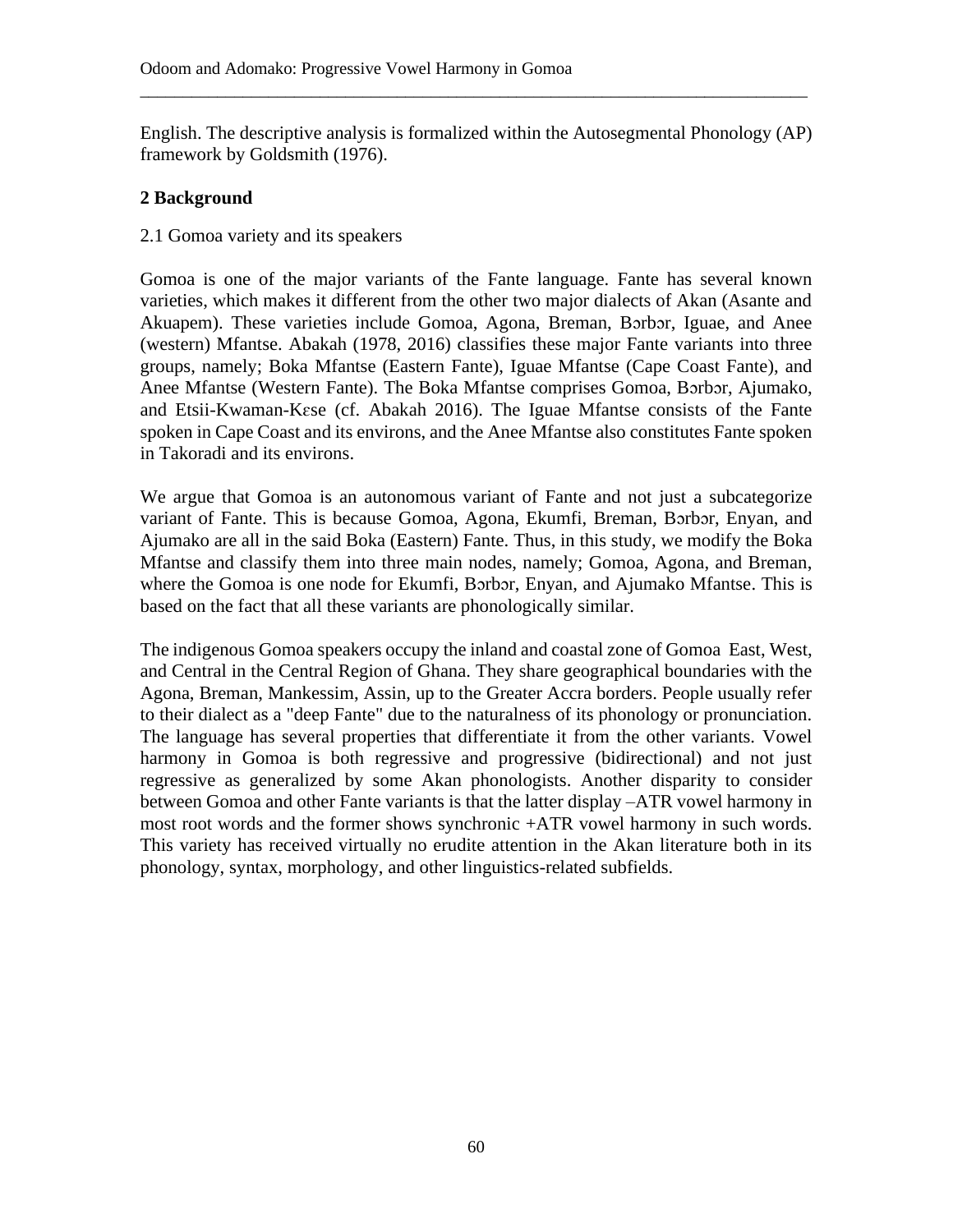#### **2.2 Gomoa Vowel Inventory**

Gomoa, as a variety of Fante and for that matter Akan, has ten (10) oral vowels [ **i, ɪ, u, ʊ, e, ɛ, o, ɔ, a, æ**] at the systematic phonetic level **(**Schachter & Fromkin 1968; Clements 1976; Dolphyne 1988; Eshun 1993; Abakah 2002, 2006, 2013) and five (5) phonemic nasal vowels [**ã, ĩ, ɪ̃ , ũ, ʊ̃ ] (**Eshun, 1993; Abakah 2002, 2006,2013; Manyah, 2008; Dolphyne, 2006). In terms of their distribution, eight vowels [**i, ɪ, e, ɛ, a, æ, ɔ, o**] occur word-initially in Fante and six [**e, ɛ, a, æ, ɔ, o**] in Akuapem and Asante. All the ten (10) phonetic vowels occur at the word medial position. In Fante, all the ten phonetic oral vowels occur wordfinally. However, in Asante and Akuapem, only nine (9) vowels [ **i, ɪ, u, ʊ, e, ɛ, o, ɔ, a**] occur word-finally (Abakah, 2006; Odoom, 2011). The vowel [æ] is allophonic, not phonemic. It is in complementary distribution with [a], where [æ] occurs before advanced high vowels and [a] occurs elsewhere (Clements, 1981, 1984; Stewart, 1983; Dolphyne, 1988 Abakah, 2004; and Adomako, 2015). Dolphyne (1988) explains that [æ] is a predictable [+ATR] allophonic variant of [a] before a following [+ATR] vowel. The chart below shows the ten phonetic oral vowels in Akan.

\_\_\_\_\_\_\_\_\_\_\_\_\_\_\_\_\_\_\_\_\_\_\_\_\_\_\_\_\_\_\_\_\_\_\_\_\_\_\_\_\_\_\_\_\_\_\_\_\_\_\_\_\_\_\_\_\_\_\_\_\_\_\_\_\_\_\_\_\_\_\_\_\_\_\_\_\_\_

### **Chart 1: Gomoa Vowel Chart**



Based on the tongue root position, Gomoa vowels are grouped into two main features as tabled below. Table (1) shows Gomoa vowels based on tongue root position.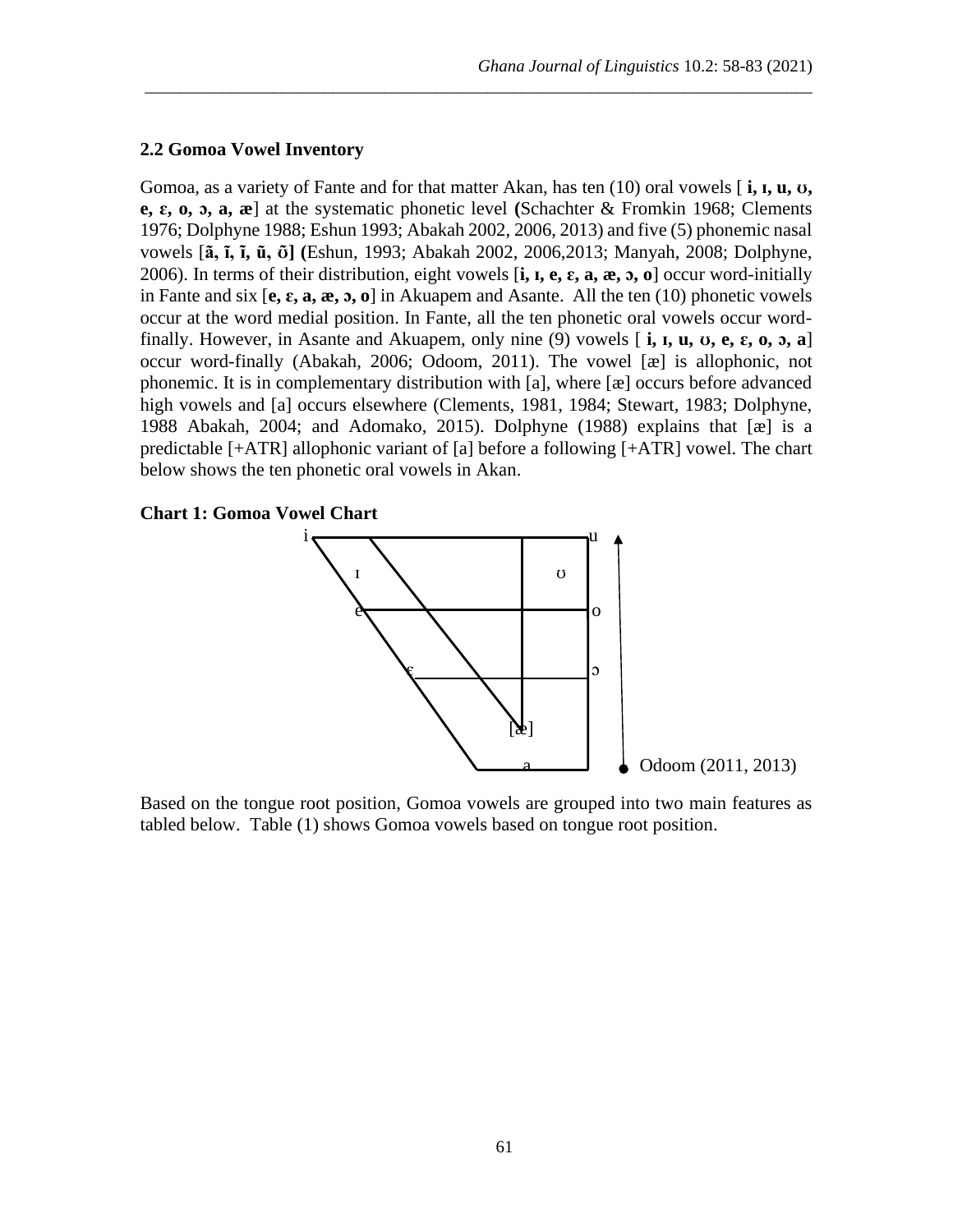| <b>Tongue</b><br><b>Root</b> | <b>Front</b>          | <b>Central</b> | <b>Back</b> |
|------------------------------|-----------------------|----------------|-------------|
|                              |                       |                | $\sqrt{u}$  |
| $[+ATR]$                     | /e/                   |                | / o         |
|                              |                       | $\alpha$       |             |
|                              |                       |                |             |
|                              |                       |                | $\sqrt{O}$  |
| [ARTR]                       | $\sqrt{\varepsilon}/$ |                | $\sqrt{c}$  |
|                              |                       | /a             |             |

Table (2) below also shows the categorization of Gomoa vowels based on the lip posture.

\_\_\_\_\_\_\_\_\_\_\_\_\_\_\_\_\_\_\_\_\_\_\_\_\_\_\_\_\_\_\_\_\_\_\_\_\_\_\_\_\_\_\_\_\_\_\_\_\_\_\_\_\_\_\_\_\_\_\_\_\_\_\_\_\_\_\_\_\_\_\_\_\_\_\_\_\_\_

| <b>Lip Posture</b> | $+ATR$       | $-ATR$          |
|--------------------|--------------|-----------------|
|                    | /u/          | $\sqrt{O}$      |
| $[+ROUND]$         | / o/         | $/$ o $/$       |
|                    |              |                 |
|                    | $\mathbf{u}$ | $\sqrt{I}$      |
| [-ROUND]           | /e/          | $ \varepsilon $ |
|                    |              | 'a              |

Table (1) and (2) demonstrate the matching pairs of  $[\pm ATR]$  vowels and  $[\pm Round]$  vowels respectively. In Gomoa, the [+ATR] vowels, which are the triggers, target the [-ATR] vowels in the given word domain. That is, the [+ATR] vowels cause the vowel assimilation and the [-ATR] vowels undergo harmonization (Kaye, 1982; Baković,2002; Pavlik, 2003; Mahanta, 2007). Examples in (1a) are words with [+ATR] vowels and (1b) are words with [-ATR] vowels.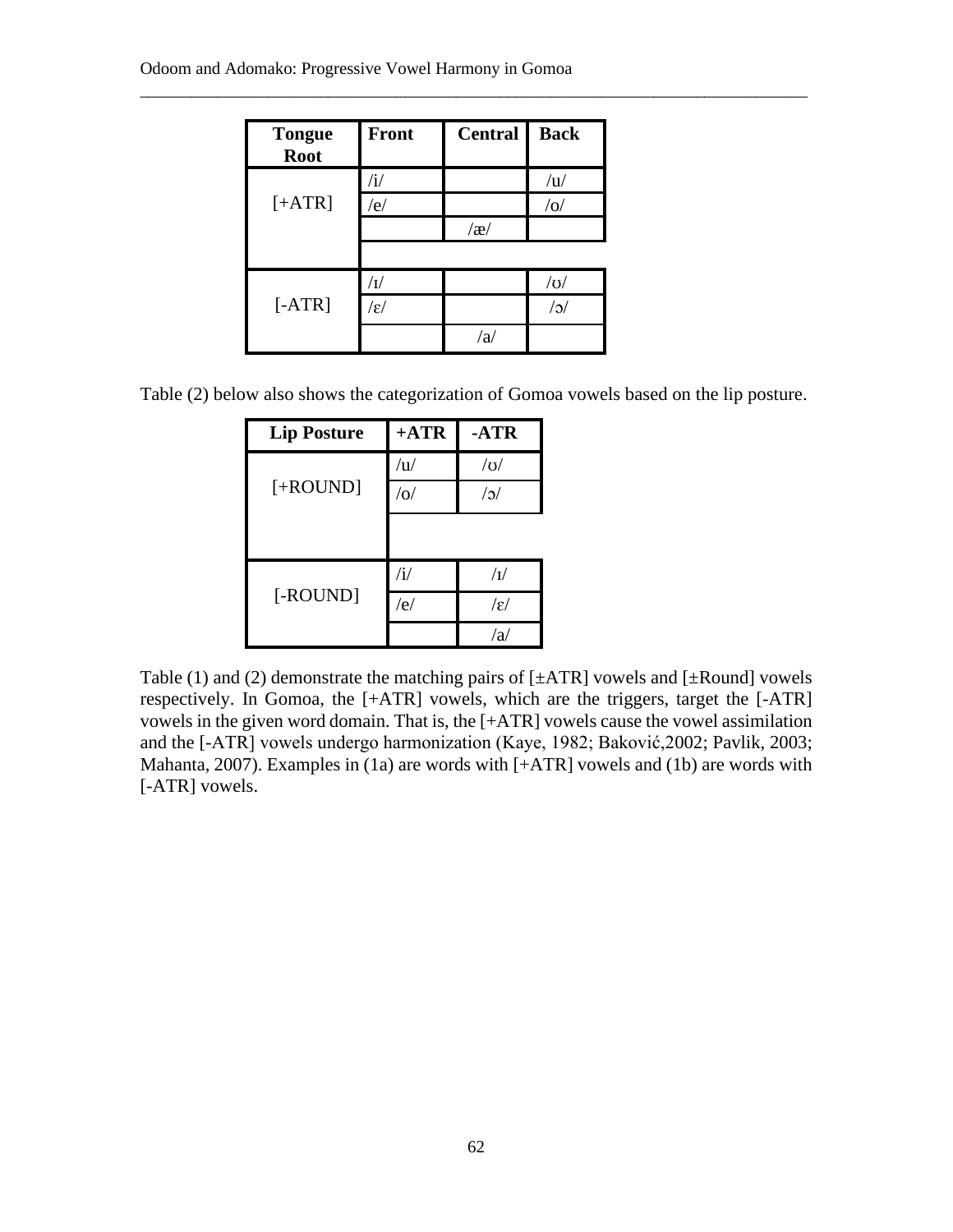| 1(a) | $[+ATR]$              | <b>Gloss</b>         | 1(b) | $[-ATR]$                      | <b>Gloss</b>    |
|------|-----------------------|----------------------|------|-------------------------------|-----------------|
| (1)  | æburoo                | 'maize'              |      | $as\tilde{o}$ mdzyn           | 'peace'         |
| (ii) | ætudur                | 'gun powder'         |      | abodam                        | 'madness'       |
|      | (iii) <b>ækokompe</b> | 'jumping on one toe' |      | $mf$ $\sigma$ <sub>5151</sub> | 'termites'      |
|      | (iv) <b>assiteire</b> | 'sugar'              |      | ahōodzīī                      | 'strength'      |
| (v)  | kokrometsir           | 'thump'              |      | pãnkor                        | 'a tall person' |
|      | (vi) kwesienimpi      | 'by force'           |      | <b>otoãã</b>                  | 's/he is lying' |

\_\_\_\_\_\_\_\_\_\_\_\_\_\_\_\_\_\_\_\_\_\_\_\_\_\_\_\_\_\_\_\_\_\_\_\_\_\_\_\_\_\_\_\_\_\_\_\_\_\_\_\_\_\_\_\_\_\_\_\_\_\_\_\_\_\_\_\_\_\_\_\_\_\_\_\_\_\_

The  $[+ATR]$  and the  $[-ATR]$  vowels are in bold faces. The data below also shows  $[\pm$ round] within words. Examples in (2a) are words with [+round] vowel and (2b) are words with [round] vowels.

| 2(a)          | $[+Round]$    | <b>Gloss</b>           | 2(b) | [-Round]      | <b>Gloss</b> |
|---------------|---------------|------------------------|------|---------------|--------------|
| (1)           | nturopo       | 'a kind of garden egg' |      | edzyapadzi    | 'treasure'   |
| (ii)          | okosoopuu     | 'kind of shell-fish'   |      | acquequeenlwæ | 'spectacles' |
|               | (iii) otokur  | 'a hole'               |      | nkeminsææ     | 'a shirt'    |
|               | $(iv)$ kakabu | 'a fox'                |      | adadzir       | 'time'       |
| $\mathbf{v})$ | nsukookoo     | 'lily plant'           |      | kwesilæ       | 'Sunday      |

The [±round] vowels are in bold faces. Rounding vowel harmony affects both stems and affixes. Gomoa rounding harmony is purely regressive. In a verb stem in which vocalism is [-round, +round], the [+round] vowel spreads right-to-left to assimilate the [-round] vowel(s) in that word domain as shown in the examples below.

| UR                                  | $[+Round]$ | <b>Gloss</b>             |
|-------------------------------------|------------|--------------------------|
| miko                                | moko       | $\gamma$ go'             |
| (ii) mirikohowu                     | morokohow  | 'I'm going to smoke'     |
| (iii) miribetu                      | murubotu   | T'm coming to remove it' |
| (iv) worthehuro                     | worubohuro | they're coming to hoot'  |
| $(v)$ m <sub>I</sub> # <b>okunu</b> | mu kun     | 'my husband'             |

The triggering vowels are in bold faces. It is discernable that the [+round] vowel in the verb stem spreads leftward to assimilate the [-round] vowels in the prefixal morphemes. In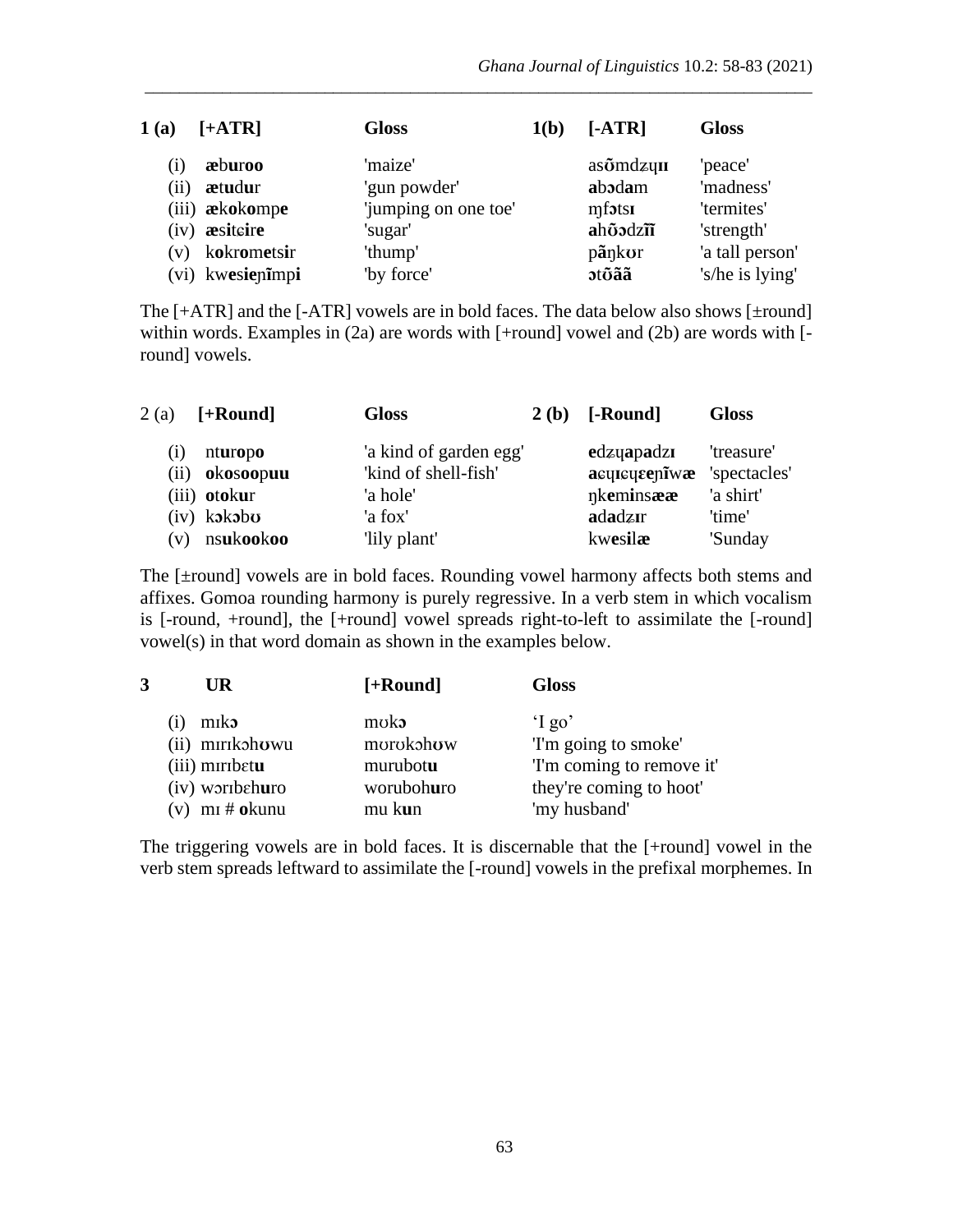examples  $(3i-i)$ , the high front unrounded vowel  $\frac{1}{2}$  surfaces as high back rounded vowel /ʊ/. In example (3iii-v) too, all the unrounded vowels in the underlying form surfaced as rounded vowels. The unadvanced mid rounded vowel /ɔ/ surfaces as advanced mid rounded  $\sqrt{\frac{1}{2}}$ . In example (3v), there is a feeding and bleeding process at the output form. The midhigh back rounded vowel /o/ spreads and deletes at the phonetic level (P-level). It is apparent to state that Gomoa vowel harmony is root-controlled. These occurrences are very common in Gomoa phonology. However, this paper mainly focuses on ATR harmonic feature.

\_\_\_\_\_\_\_\_\_\_\_\_\_\_\_\_\_\_\_\_\_\_\_\_\_\_\_\_\_\_\_\_\_\_\_\_\_\_\_\_\_\_\_\_\_\_\_\_\_\_\_\_\_\_\_\_\_\_\_\_\_\_\_\_\_\_\_\_\_\_\_\_\_\_\_\_\_\_

## **3 Literature Review**

## 3.1 Vowel Harmony (VH)

The subject of vowel harmony has received appreciable theoretically informed attention in the Akan and other African languages. Among the pioneering authors who have made such contributions to Akan vowel harmony are Christaller (1933), Stewart (1967), Schachter & Fromkin (1968), Clements (1981, 1985), Dolphyne (1988), among others. It is an archetypical feature of Akan phonology. Vowel harmony is generally defined as a phonological process that groups vowels in a particular language into two or more sets so that in a particular word domain, all vowels are required to share the same feature (Goldsmith, 1990:304). It constrains the distribution of vowels in a language so that vowels in lexical stocks or across words must have identical feature values (Clement 1981, 1985; Goldsmith 1990; Dolphyne, 1988; Abakah, 2012, Cohen 2013). In the view of Clements (1976), vowel harmony consists of a co-occurrence restriction upon the vowels that may occur in a word. In other words, all the vowels in a word must be drawn from one or another of two or more mutually exclusive sets. If within a domain the vowel features are not harmonious, then a harmony process is triggered (Katamba, 1989; van der Hulst & van der Weijer, 1995; Akanlig-Pare & Asante, 2016).

Dolphyne (1988) explains that Akan vowel harmony is a property of the word, and it characterizes a whole word at a time. She argues that Akan undergoes harmony with respect to both tongue root position and lip rounding. She pays much attention to verb stem and the prefix morphemes as discussed in (1a&b) below.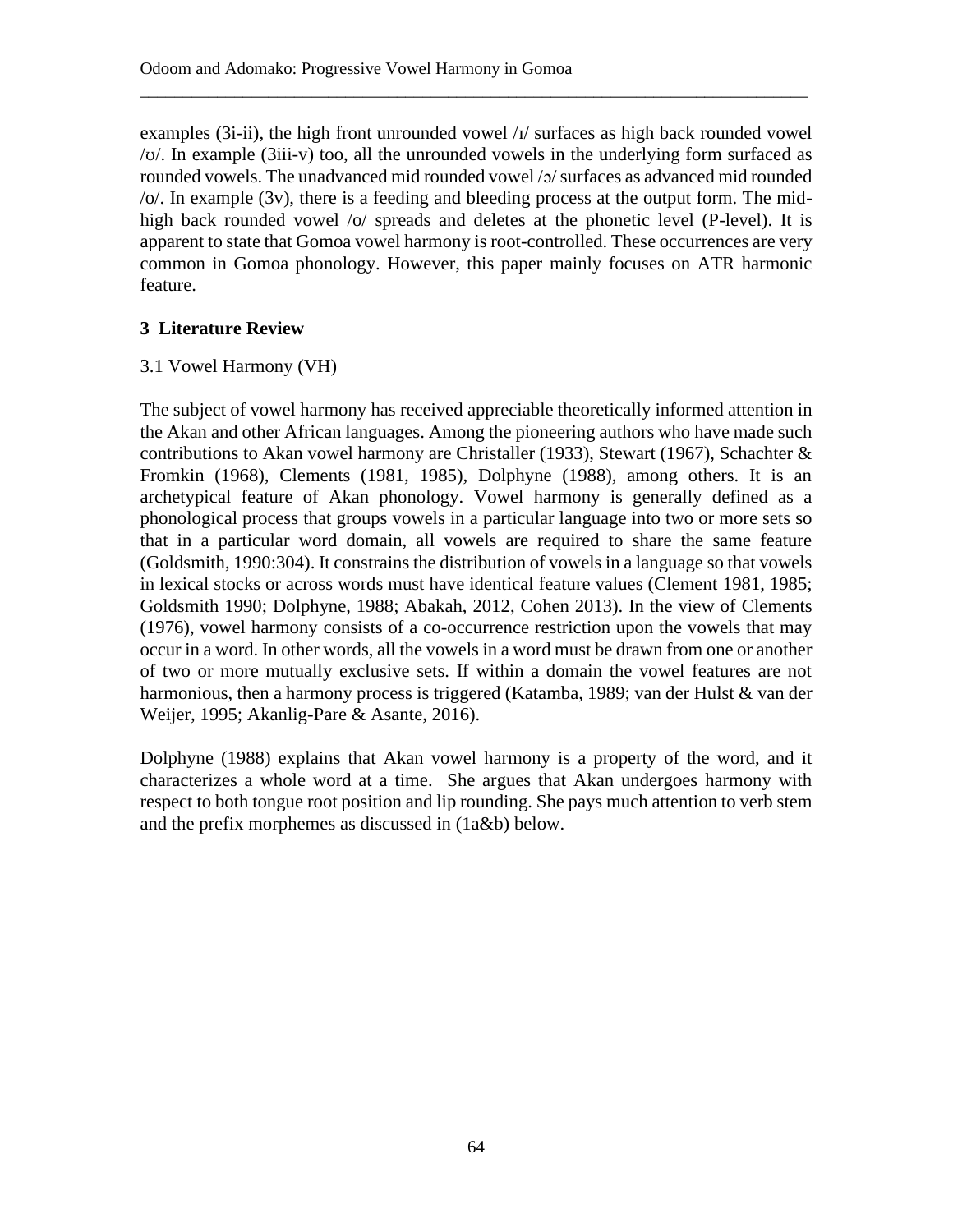## **4 (a) Subject-Concord Prefixes in Akan**

| <b>Prefix and Verb Stem</b> |                   | <b>Gloss</b>     | $[\pm ATR]$ |
|-----------------------------|-------------------|------------------|-------------|
| (i)                         | odi               | 's/he eats'      | $[+ATR]$    |
| (ii)                        | mædi              | 'I've eaten it'  | $[+ATR]$    |
| (iii)                       | $\rm adr$         | 's/he is called' | $[-ATR]$    |
| (iv)                        | mede <sup>1</sup> | 'I am called'    | $[-ATR]$    |

\_\_\_\_\_\_\_\_\_\_\_\_\_\_\_\_\_\_\_\_\_\_\_\_\_\_\_\_\_\_\_\_\_\_\_\_\_\_\_\_\_\_\_\_\_\_\_\_\_\_\_\_\_\_\_\_\_\_\_\_\_\_\_\_\_\_\_\_\_\_\_\_\_\_\_\_\_\_

 **Dolphyne (1988:15)**

### **4 (b)** Tense/Aspect Prefix

|       | <b>Prefix and Verb Stem</b> | <b>Gloss</b>                 | $[\pm ATR]$ |
|-------|-----------------------------|------------------------------|-------------|
| (i)   | obehu                       | 'he will see'                | $[+ATR]$    |
| (ii)  | okohu                       | 'he goes and sees'           | $[+ATR]$    |
| (iii) | $ob \epsilon k \omega^2$    | "he comes and fights" [-ATR] |             |
| (iv)  | $\delta$ x $\delta$ ko      | "he goes and fights" [-ATR]  |             |
|       |                             |                              |             |

#### **Dolphyne (1988:16)**

The datasets above demonstrate asymmetric assimilation of [-ATR] to [+ATR]. The pioneering works of Berry (1957), Stewart (1967), Schachter & Fromkin (1968), Clements (1981, 1985), and Dolphyne (1988) have helped scholars like Obeng (2000), Abakah (2003), O'Keefe (2003), Ballard (2010), Casali (2012), and Kügler (2015) to do further research works in the language. O'Keefe (2003) clarifies that Akan exhibits a strong system of harmony for tongue root position. In his study, he enlightens that a language with vowel harmony should have two sets of vowels with a highly marked co-occurrence. He identifies tongue root position and lip rounding as the two kinds of vowel harmony in Akan as already identified by the Akan phonology pioneers. On the domain this harmony occurs, O'Keefe (2003) identifies three main domains, which are stem, prefixes, and suffixes. He copiously draws examples from Dolphyne (1988) to demonstrate asymmetric anticipatory assimilation (regressive) of [-ATR] to [+ATR] harmony as discussed above.

According to Casali (2012), instances of /a/ to the *right* of a [+ATR] vowel as in sìká 'money' do not surface as [æ] in Akan and this assertion seems to be an overstatement. Meanwhile, Boadi (1981) and Abakah (2002, 2003, 2016) have given instances where

<sup>&</sup>lt;sup>1</sup> The segment  $[e]$  is represented as the unadvanced front high  $[i]$  in the IPA chart.

<sup>&</sup>lt;sup>2</sup> Also, the vowel [**o**] in Dolphyne's example is presently represented as [v] in Akan phonology.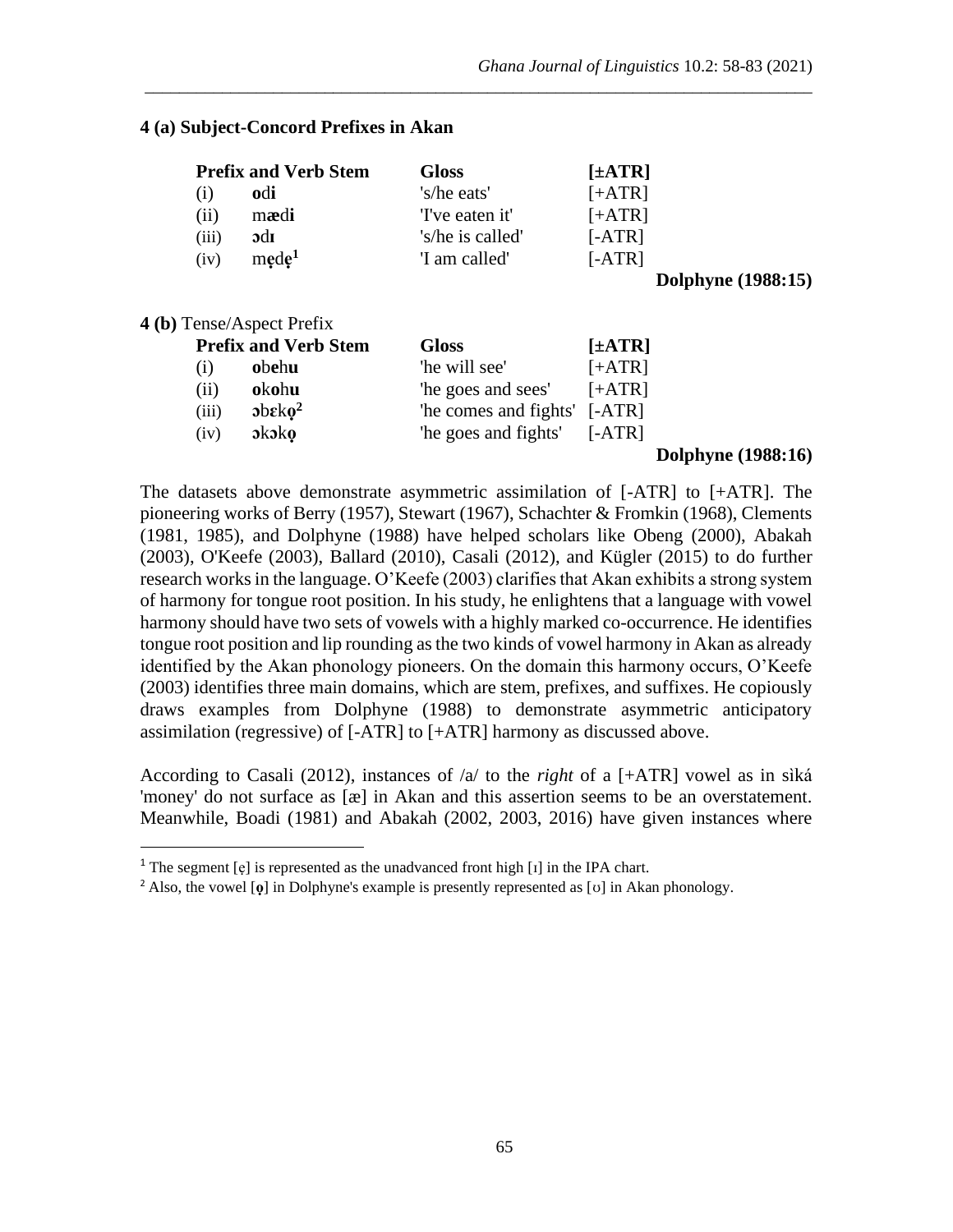unadvanced low vowel /a/ surfaces as [æ] to the *right* direction of [+ATR] in Gomoa. Thus, the generalized [+ATR, -ATR] fusion of 'sìká' in Akan surfaces as [+ATR, +ATR] in Gomoa.

\_\_\_\_\_\_\_\_\_\_\_\_\_\_\_\_\_\_\_\_\_\_\_\_\_\_\_\_\_\_\_\_\_\_\_\_\_\_\_\_\_\_\_\_\_\_\_\_\_\_\_\_\_\_\_\_\_\_\_\_\_\_\_\_\_\_\_\_\_\_\_\_\_\_\_\_\_\_

These works and many others have consistently regarded Akan vowel harmony as an asymmetric anticipatory of [-ATR] to [+ATR] (regressive) process. This paper attempts to provide empirical evidence to suggest an alternative view to this notion, albeit regressive vowel harmony which predominantly exists in Akan, progressive vowel harmony is productive in the Gomoa variety. This paper, therefore, discusses progressive vowel harmony in Gomoa within the Autosegmental framework.

## 3.2 Directionalities of Vowel Harmony in Gomoa

Directionality plays a major phonological and morphological role in the vowel harmony process. Morphologically, it helps us to know the harmonic domain and the affixes that undergo alternations. Phonologically, it shows the curtain of the harmonic feature, the one which triggers and one which undergoes alternation. There are phonological and morphological domain constraints that control the direction the dominant feature may affect the target vowels to assimilate (Archangeli & Pulleyblank 2007 p.363). Depending on where the dominant feature, also called the trigger, is placed, the vowels to its left or right will be affected. Archangeli and Pulleyblank (2007 p.367) further explain that the root is morphologically the trigger in root-controlled harmony, causing affixes to undergo the alternation of spreading its feature both regressively to the prefixes and progressively to the suffixes. The directions of spreading in vowel harmony are discussed below.

## *3.2.1 Regressive Directionality*

Regressive vowel harmony occurs when in the sequence of segments AB, segment B exerts influence on segment A. In other words, segment B is the assimilator while segment A is the assimilee:  $A \longrightarrow B$  (Pavlik 2003). Abakah (1993, 2004) also claims that regressive vowel harmony occurs when the [+ATR] vowel in the stem/root word spreads leftward or backward to assimilate the [-ATR] vowel in the prefix, as illustrated below.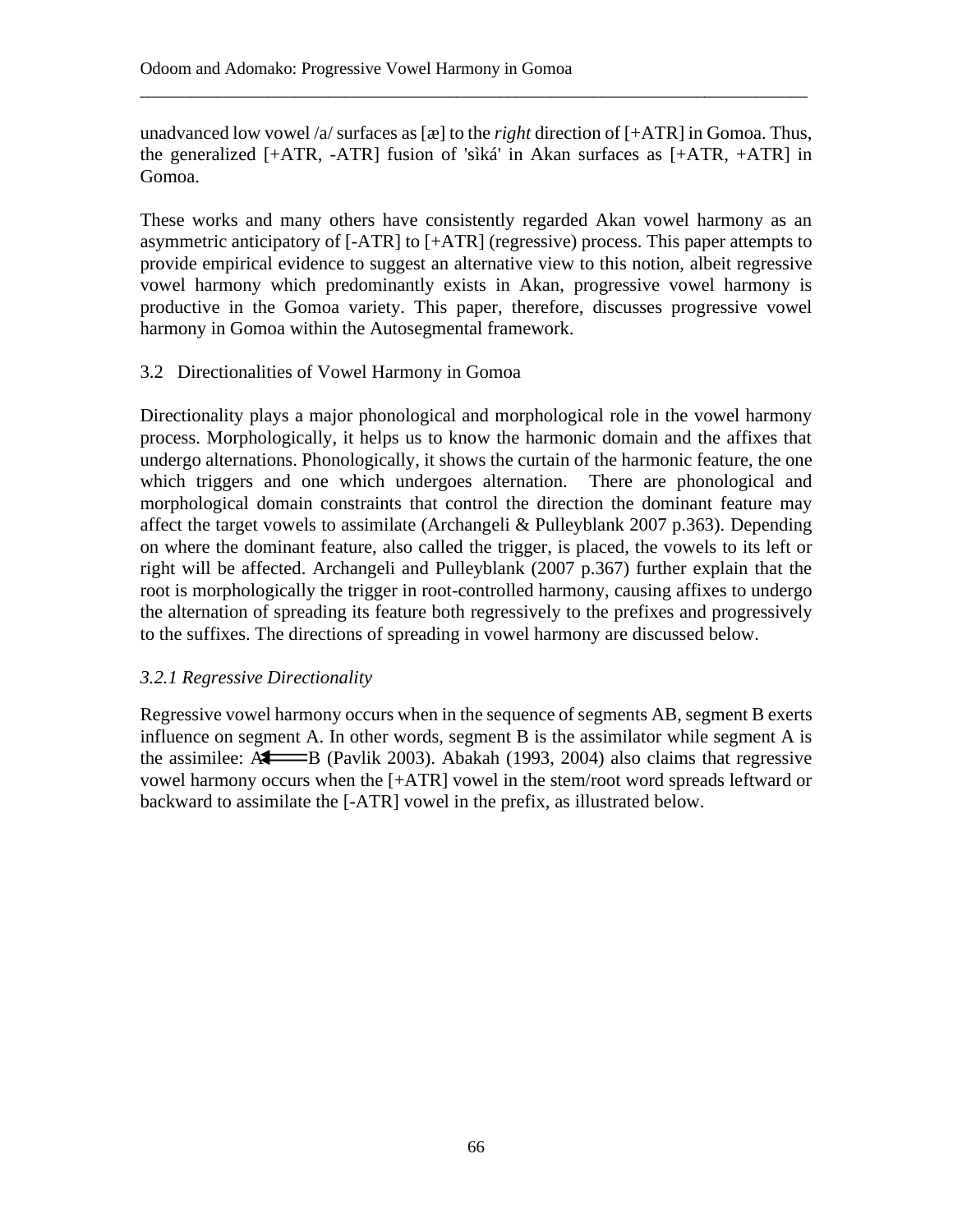**Figure 2**: *+ATR feature spreading and –ATR feature delinking*



\_\_\_\_\_\_\_\_\_\_\_\_\_\_\_\_\_\_\_\_\_\_\_\_\_\_\_\_\_\_\_\_\_\_\_\_\_\_\_\_\_\_\_\_\_\_\_\_\_\_\_\_\_\_\_\_\_\_\_\_\_\_\_\_\_\_\_\_\_\_\_\_\_\_\_\_\_\_

Illustration 2 above shows the right-to-left spreading of the [+ATR] feature to the [-ATR] vowel in the prefix. The [+ATR] vowel in the stem/root word spreads backward to assimilate the  $[-ATR]$  in the prefix. The following examples from Akan  $(O'$ keefe 2003) show this directionality.

| 5.                   | UR                 | <b>Regressive vowel harmony</b> |                                                         |
|----------------------|--------------------|---------------------------------|---------------------------------------------------------|
| (1)                  | m <sub>I</sub> -di | mi-di                           | 'I eat'                                                 |
|                      | $(ii)$ wo-di       | wu-di                           | 'you eat'                                               |
| $(iii)$ $\sigma$ -di |                    | $o$ -dzi (Fa.)                  | 's/he eats'                                             |
|                      | $(iv)$ o-be-tu     | o-be-tu (Ak./As.)/obotu (Fa.)   | 's/he comes and digs it up'<br>(O'keefee, 2003: 11, 13) |

It can be seen from example 2 that the [+ATR] vowel in the stem verb harmonizes with the [-ATR] vowel in the pronominal prefix. This direction of harmonizing is what is termed regressive or anticipatory vowel harmony (see Schachter & Fromkin 1968, Dolphyne 1988, O'keefe 2003, Ballard 2010, and Casali 2012 for evidence of regressive vowel harmony in Akan).

## *3.2.2 Progressive Directionality*

Progressive vowel harmony occurs when in the sequence of segments AB, segment A exerts influence on segment B. In other words, segment A is the assimilator while segment B is the assimilee:  $A \Rightarrow B$  (Pavlik 2003). In a given harmonic feature, say ATR, the [+ATR] vowel in the stem word spreads rightward or carries over to assimilate the [-ATR] vowel in the suffix morpheme or the [-ATR] vowel in the same word domain, as illustrated below.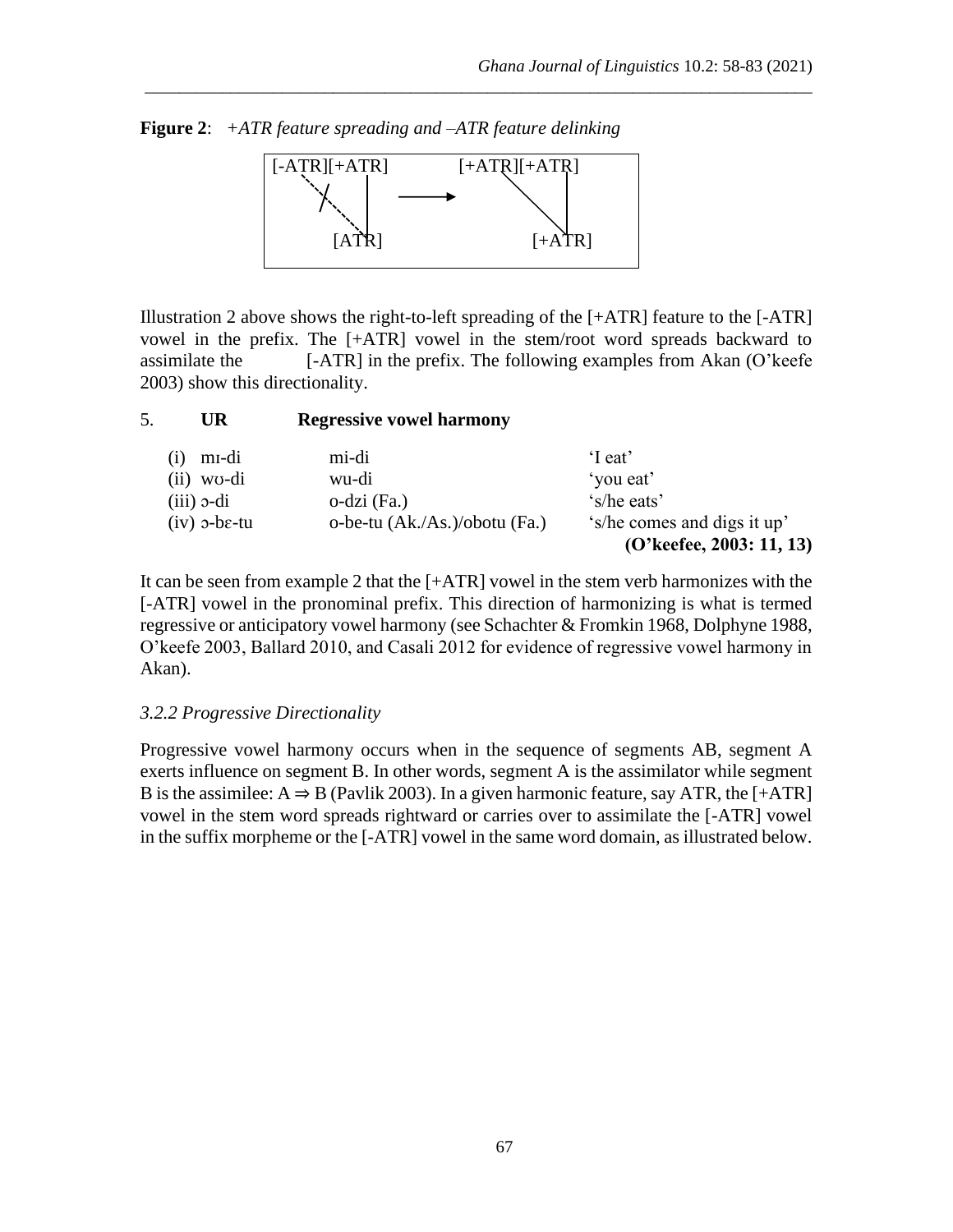**Figure 3**: *+ATR feature spreading and –ATR feature delinking*



\_\_\_\_\_\_\_\_\_\_\_\_\_\_\_\_\_\_\_\_\_\_\_\_\_\_\_\_\_\_\_\_\_\_\_\_\_\_\_\_\_\_\_\_\_\_\_\_\_\_\_\_\_\_\_\_\_\_\_\_\_\_\_\_\_\_\_\_\_\_\_\_\_\_\_\_\_\_

It can be seen that the [+ATR] vowel in the stem word spreads left-to-right to harmonize with the [-ATR] vowel in the suffix or within the same word domain. The following examples from Dagara (Kuubezelle & Akanlig-Pare 2017) summarize this directionality.

| 6. | UR.           | <b>Output level</b> | <b>Gloss</b>                                 |
|----|---------------|---------------------|----------------------------------------------|
|    | $(i)$ yuore   | ýúore               | 'opening'                                    |
|    | (ii) kõne     | kone                | 'the crying'                                 |
|    | $(iii)$ gbolo | gbolu               | 'the penetration'                            |
|    |               |                     | (Kuubezelle & Akanlig-Pare 2017: $4, 5, 6$ ) |

It can be seen from example 3 that the [+ATR] vowel in the root/stem word spreads progressively to assimilate the [-ATR] suffix vowel to surface as [+ATR]. The nominal suffix / $\varepsilon$ / and / $\sigma$ / surface as / $e$ / and / $\sigma$ / (see Kuubezelle & Akanlig-Pare 2017 for more information). Akan phonologists such as Dolphyne (1988), Abakah (2002, 2004), O'Keefe (2003), and Adomako (2008) elucidate that, it is [+ATR] feature that spreads to assimilate the [-ATR] vowel in the affixes, and for that matter [-ATR] vowel features, on the other hand, cannot spread to assimilate [+ATR] vowel in Akan. This process is ruled as;

$$
\begin{array}{ccc}\nV & V & V \\
[-ATR] & \longrightarrow [+ATR] & \nearrow & \longrightarrow [+ATR]\n\end{array}
$$

This rule explains that [-ATR] vowel is assimilated to [+ATR] in the environment where [+ATR] follows [-ATR] or [-ATR] precedes [+ATR] in the word or morphemic boundary domains.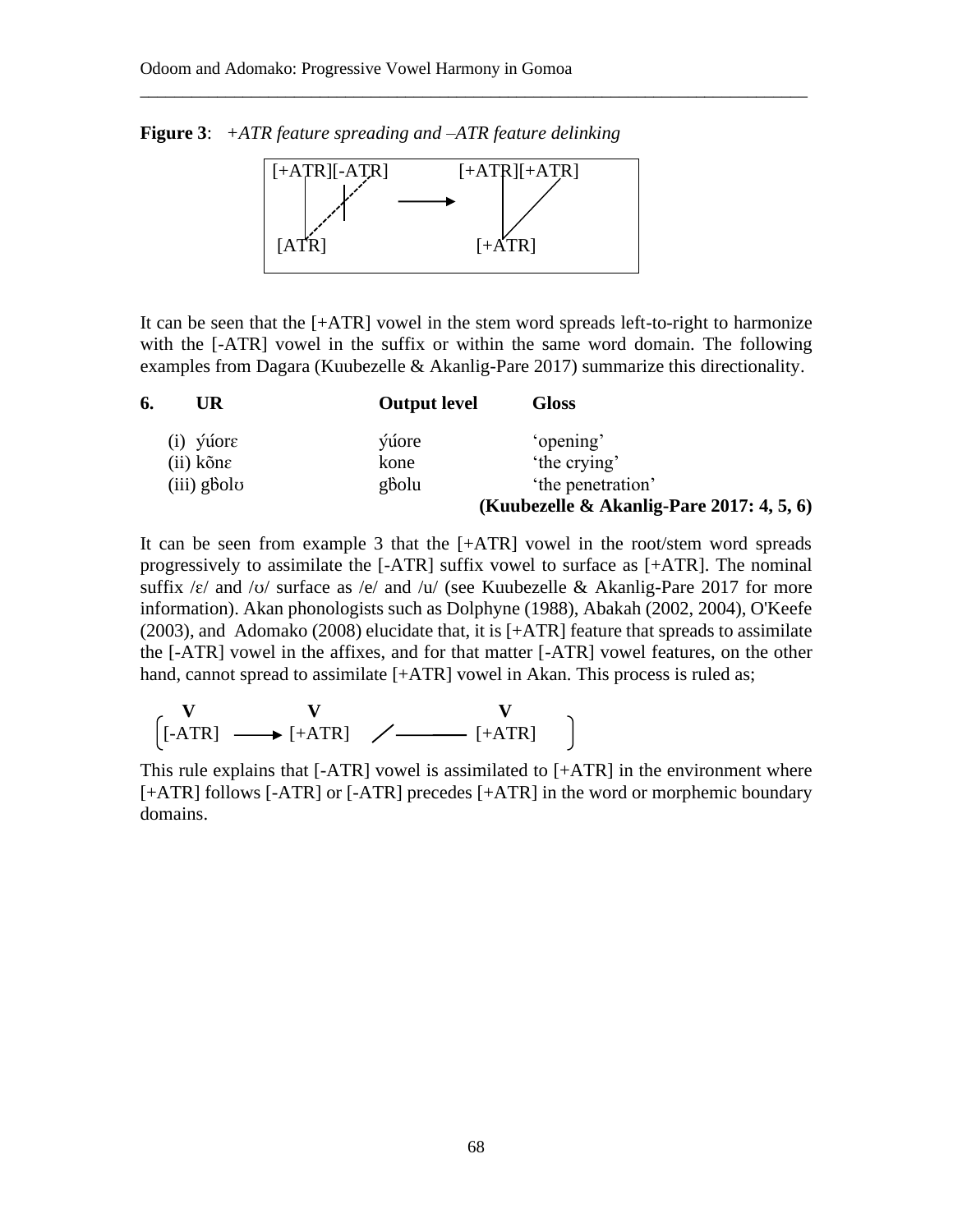## *3.2.3 Trigger and Target*

Trigger and target are the basic elements in vowel assimilation. Contextually, the trigger is a vowel, which assimilates another vowel sound (transfers some features to it) and the target is the vowel that changes (cf. Kaye 1982, Pavlik 2003, Mahanta 2007). In other words, the trigger is the vowel that causes the vowel assimilation, and the target is the vowel that the trigger assimilates or harmonizes with. The trigger is the dominant feature. Van der Hulst &Van de Weijer (1995) claim that the harmonic domain of vowel harmony is the morphological word. Hence, in Gomoa, the vowel that usually causes the vowel harmony of the target vowel is from the stem/root word. The trigger can spread right-toleft or left-to-right to assimilate or value a feature in the target vowel. When vowel harmony follows this nature of spreading, the stem/root word becomes the harmonic domain. The following examples show the trigger and the target vowel.

\_\_\_\_\_\_\_\_\_\_\_\_\_\_\_\_\_\_\_\_\_\_\_\_\_\_\_\_\_\_\_\_\_\_\_\_\_\_\_\_\_\_\_\_\_\_\_\_\_\_\_\_\_\_\_\_\_\_\_\_\_\_\_\_\_\_\_\_\_\_\_\_\_\_\_\_\_\_

| <b>7. Vata Vowel Harmony</b>                | <b>Output level</b>   | <b>Gloss</b>        |
|---------------------------------------------|-----------------------|---------------------|
| (i) $\pi$ + l $\varepsilon$ /               | pile                  | 'prepare with'      |
| $(ii)$ /6l <sub>I</sub> + l $\varepsilon$ / | $6$ lıl $\varepsilon$ | 'sing in'           |
|                                             |                       | (Mahanta, 2007: 18) |

It can be seen from example 4 that the stem-final [+ATR] vowel spreads progressively to assimilate the [-ATR] instrumental-locative suffix  $\ell$ -le/ vowel  $\ell \epsilon$  to surface as [+ATR] vowel /e/. This means vowel /i/ and /i/ are the triggers and the instrumental-locative suffix vowel  $\frac{\epsilon}{i}$  is the target.

## **4. Theoretical Framework**

This study is framed within Autosegmental phonology. Autosegmental phonology was developed within the tradition of the classical Generative phonological theory of Chomsky and Halle (1968), following the works of Williams (1971) and Leben (1973) on tone systems in West African languages such as Margi, Igbo, and Mende. But the principal and remarkable innovations of Autosegmental phonology are exemplified in Goldsmith (1976) in his dissertation to Massachusetts Institute of Technology (MIT).

Autosegmental phonology is not different from the principles of Generative phonology organized in Chomsky and Halle s *Sound Pattern of English* (*SPE*) in 1968. It is a nonlinear version of phonological analyses of Generative phonology while SPE is a linear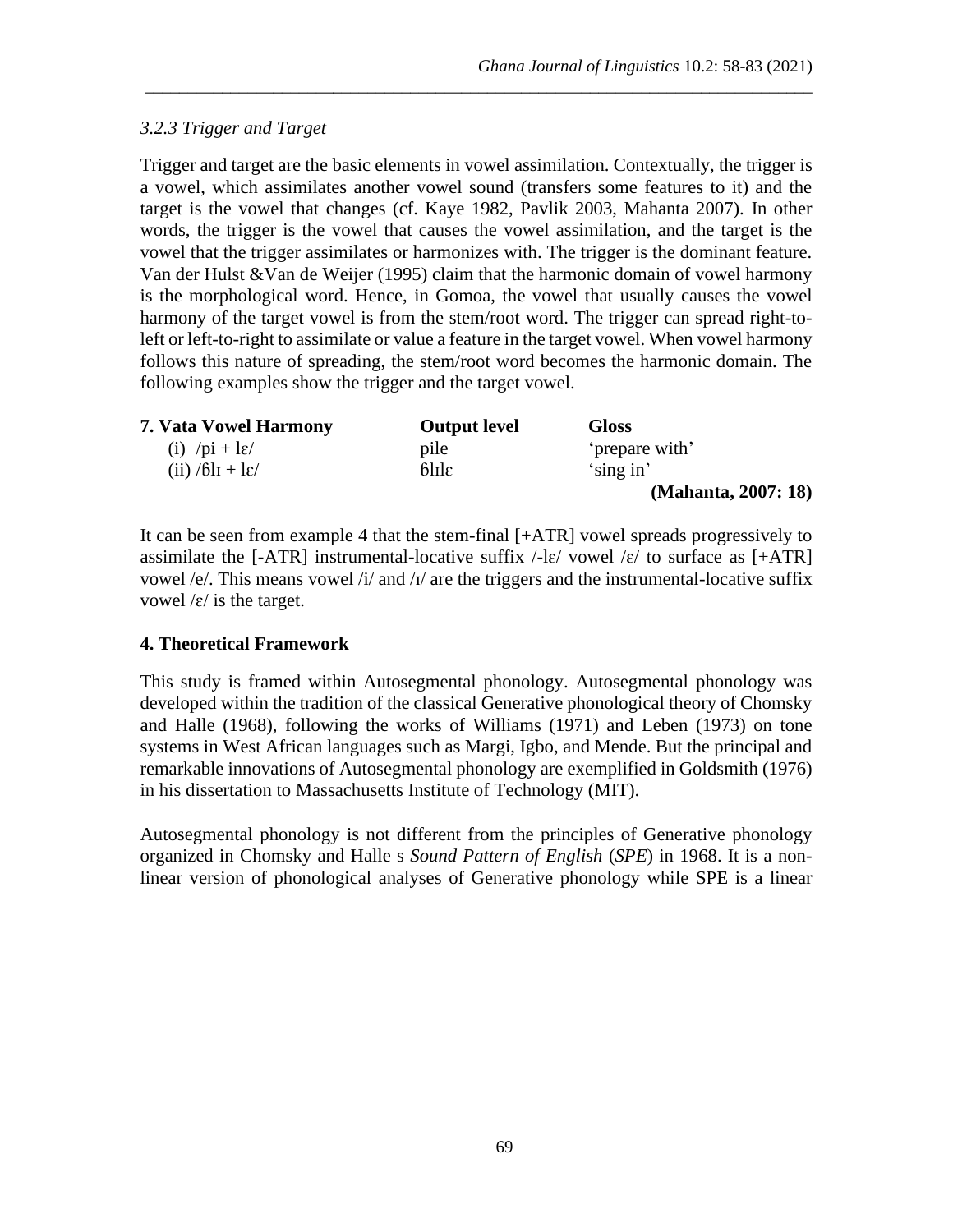version of phonological analyses. In this theory, there are conditions governing a wellformed association of tones and vowels such as one-to-one mapping and from left-to-right without unassociated tones or vowels deriving the surface patterns by simple rules operating in local environments. Instead, tone stability occurs; since tones are autonomous, when a vowel is deleted, the tone persists on its tier and maps to an adjacent syllable to ensure maximal association. Phenomena such as stress, the syllable, vowel harmony (Clements 1976), and nasalization, which could not be represented in SPE were addressed in generative phonology so that phonological processes could be expressed in autosegmental terms (Hyman 1982, Clements & Keyser 1983). Therefore, vowel harmony, which involves two vowels showing agreement in the values for a particular feature can be represented within this theory of autosegmental phonology using feature spreading. The main idea of autosegmental phonology is that a segment, which is the abstract representation of sound, can be accounted for under phonological operations of deletion or the spreading. In this framework, phonological representations are made up of more than one linear sequence of segments.

\_\_\_\_\_\_\_\_\_\_\_\_\_\_\_\_\_\_\_\_\_\_\_\_\_\_\_\_\_\_\_\_\_\_\_\_\_\_\_\_\_\_\_\_\_\_\_\_\_\_\_\_\_\_\_\_\_\_\_\_\_\_\_\_\_\_\_\_\_\_\_\_\_\_\_\_\_\_

Goldsmith (1976) proposes that non-linear phonological representations should be comprised of multiple tiers of segments, which agree to the different gestures of speech and differ according to the features that are specified for the segments on them. A linear sequence constitutes a separate parallel tier with each tier representing a segment known as autosegment. The tiers are joined by association lines between the segments. The effect of restructuring results in the addition and deletion of association lines. The autosegmental analysis is useful because it can be used to analyze and account for both segments and suprasegments as in this study. Thus, three tiers/levels of representation linked by association lines are employed as follows; the featured tier (harmonic tier), which is represented as  $ATR$ , the skeletal tier is represented as  $X$  - the intermediate tier that links segments on the featured tier to segments on the segmental tier, the segment tier is represented as second - features are assigned to segments by association lines.

Based on the well-formedness condition for vowel harmony, all vowels are associated with the harmonic feature with lines that link segments on the featured tier to segments on the segmental tier (association lines) defined as follows;

- (i) A solid association line indicates pre-linking.
- (ii) A broken association line indicates active linking (using spreading).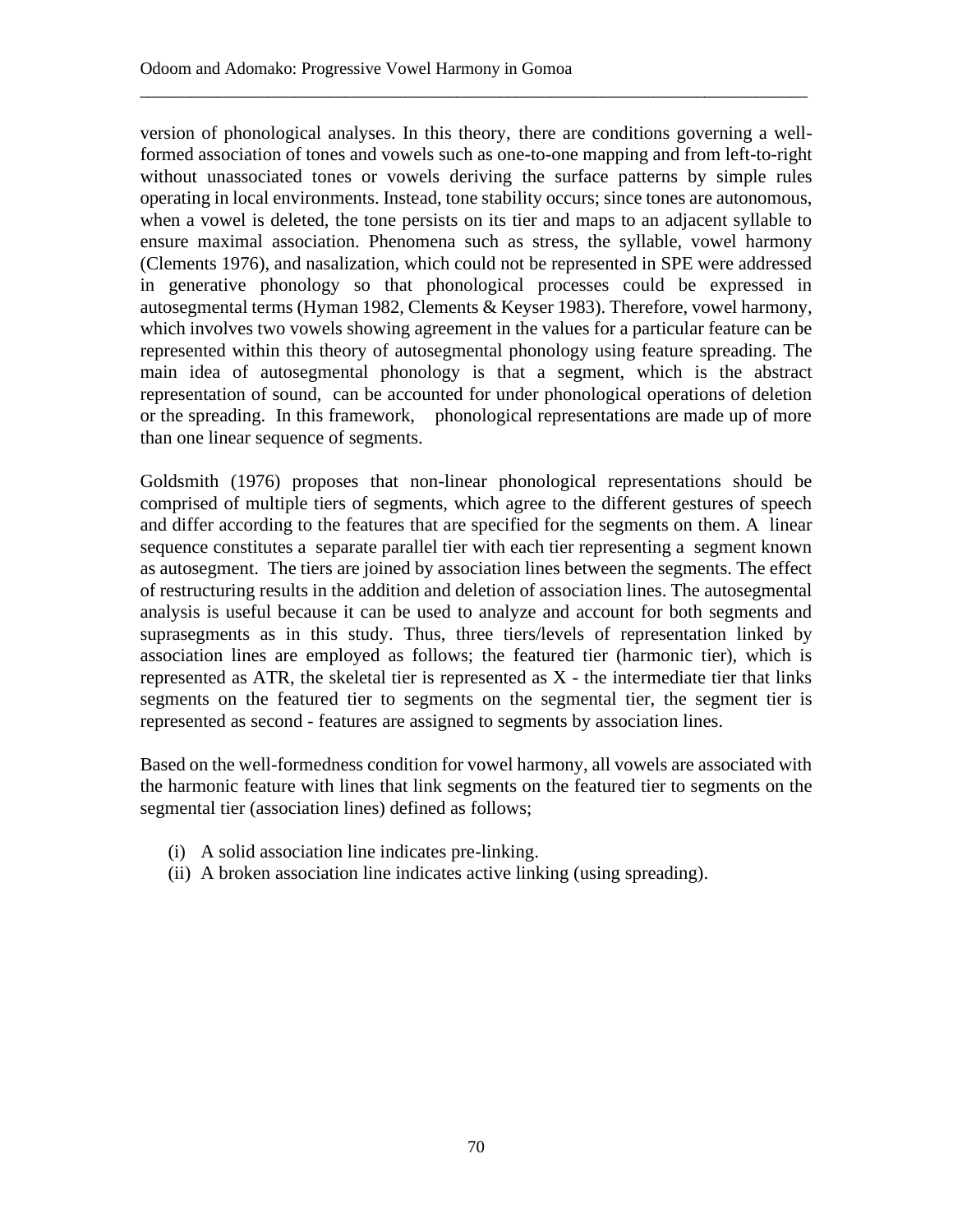- (iii) A crossed-through association line shows delinking or disassociation
- (iv) Brackets show the boundaries of a phonological form.

In the autosegmental representations, assimilation is represented by spreading a feature from one fasten to another, represented by a broken association line. The autosegmental representation makes it possible to display the naturalness of assimilatory processes since it shows how features spread from one tier to affect features on other tiers (van der Hulst, 2016; Kuubezelle & Akanlig-Pare, 2017).

\_\_\_\_\_\_\_\_\_\_\_\_\_\_\_\_\_\_\_\_\_\_\_\_\_\_\_\_\_\_\_\_\_\_\_\_\_\_\_\_\_\_\_\_\_\_\_\_\_\_\_\_\_\_\_\_\_\_\_\_\_\_\_\_\_\_\_\_\_\_\_\_\_\_\_\_\_\_

### **5. Data Presentation and Analysis**

### **5.1** *Progressive vowel harmony within stems in Gomoa Mfantse*

Generally in Akan, when unadvanced low vowel /a/ follows advanced vowel in stem verbs, the unadvanced low vowel /a/ does not undergo harmonization (cf. Dolphyne 1988:20). However, in Gomoa Mfantse, this phenomenon does not exist. The unadvanced low vowel /a/ undergoes harmonization. The [+ATR] vowel in the stem word spreads progressively to assimilate the unadvanced low vowel  $\alpha$  to surface as an advanced low vowel [æ] as demonstrated in the following comparative data below.

#### **8. Progressive vowel harmony within verb stems**

| <b>Stem</b>     | Gomoa     | Agona              | <b>Iguae</b>       | <b>Gloss</b> |
|-----------------|-----------|--------------------|--------------------|--------------|
| $\rm(i)$<br>tua | $t^w$ uæ  | tyia               | tyia               | 'to pay'     |
| (ii)<br>dua     | $d^w$ uæ  | dyia               | dyia               | 'to plant'   |
| $(iii)$ fua     | $f^w$ uæ  | fuia               | f <sup>w</sup> uwa | 'to plant'   |
| (iv) kura       | $k^w$ uræ | $kw$ ura           | $kw$ ura           | 'to hold'    |
| bisa<br>(v)     | $b$ isæ   | b <sup>j</sup> isa | b <sup>j</sup> isa | 'to ask'     |
| (vi) teia       | tciæ      | tcia               | tcia               | 'to greet'   |
| (vii) hia       | $h^j$ ĩæ  | h <sup>j</sup> ĩa  | h <sup>j</sup> ĩa  | 'in need'    |

It can be seen that the Gomoa variant shows extensive [+ATR] progressive harmony within all the given verb stems. The stem-initial [+ATR] vowel spreads left-to-right to assimilate the unadvanced low vowel /a/, which directly follows it. The unadvanced low vowel /a/ surfaces as an advanced low vowel [æ]. This shows that, in Gomoa, when the unadvanced low vowel /a/ comes after an advanced vowel, the unadvanced vowel is assimilated to the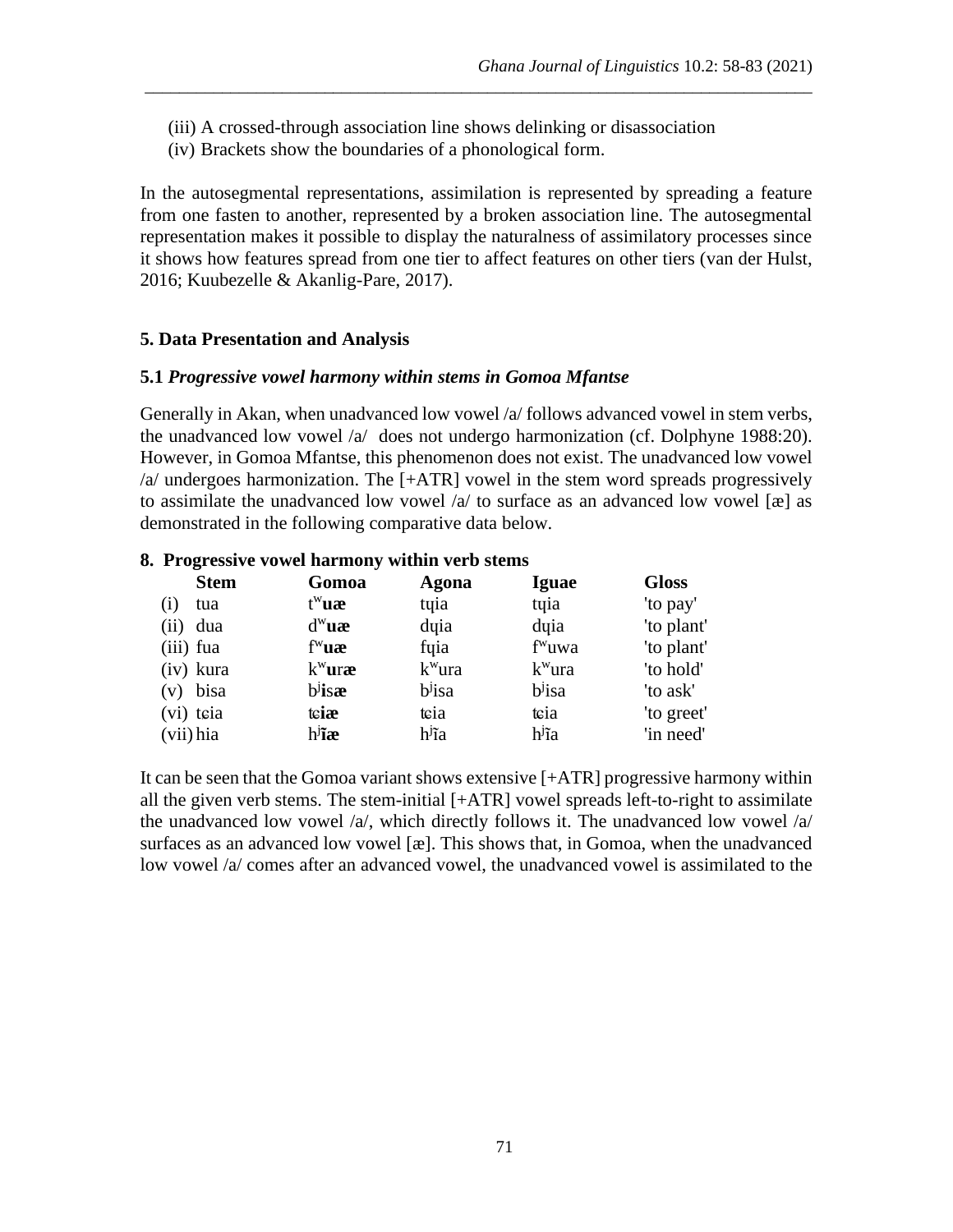feature of the preceding vowel. This spreading process is formalized at the systematic phonetic level as;  $[+ATR, -ATR]_{stem} = [+ATR, +ATR]_{stem}$ . In Agona and Iguae, it is discernable that both advanced and unadvanced vowels co-occur within the stems. It has a stem-initial advanced vowel and stem-final unadvanced vowel and this leads to an exception to the Akan vowel harmony rule (cf. Dolphyne 1988). The Autosegmental representation below shows the [+ATR] feature spreading on [-ATR] features.

\_\_\_\_\_\_\_\_\_\_\_\_\_\_\_\_\_\_\_\_\_\_\_\_\_\_\_\_\_\_\_\_\_\_\_\_\_\_\_\_\_\_\_\_\_\_\_\_\_\_\_\_\_\_\_\_\_\_\_\_\_\_\_\_\_\_\_\_\_\_\_\_\_\_\_\_\_\_



It is not only verb stems that exhibit progressive vowel harmony within stems in Gomoa, noun stems also demonstrate the same phenomenon as illustrated below.

### **9. Progressive vowel harmony within noun stems**

|       | <b>Stem</b> | Gomoa                                   | Agona      | <b>Iguae</b> | <b>Gloss</b> |
|-------|-------------|-----------------------------------------|------------|--------------|--------------|
| (i)   | sika        | sikæ                                    | sika       | sika         | 'money'      |
| (ii)  | bura        | $b^w$ uræ                               | $bw$ ura   | $bw$ ura     | 'well'       |
| (iii) | aduwa       | $\text{ad}^{\mathrm{w}}$ uw $\text{ca}$ | $ed^w$ uwa | $ed^w$ uwa   | 'beans'      |
| (iv)  | akuma       | æk <sup>w</sup> umæ                     | $ek^w$ umã | $ek^w$ umã   | 'axe'        |

It can be seen from example (9) that the [+ATR] vowel in the stem word progressively assimilates the unadvanced low vowel  $\alpha$  to surface as [æ]. In examples (6iii-iv), the [+ATR] vowel spreads leftward in Agona and Iguae Mfantse but spreads bidirectionally in Gomoa Mfantse. This shows that Gomoa exhibits both regressive and progressive vowel harmony as discussed already. Following the regressive spreading of the [+ATR] vowel, it can be seen from examples (9iii-iv) that, while the unadvanced stem initial low vowel /a/ surfaces advanced low vowel / $\alpha$ / in Gomoa, it surfaces advanced mid-high vowel in Agona and Iguae Mfantse.

The analyses so far show that progressive vowel harmony exists in Akan, specifically in Gomoa Mfantse. Therefore, the description of some phonologists (Berry 1957, Stewart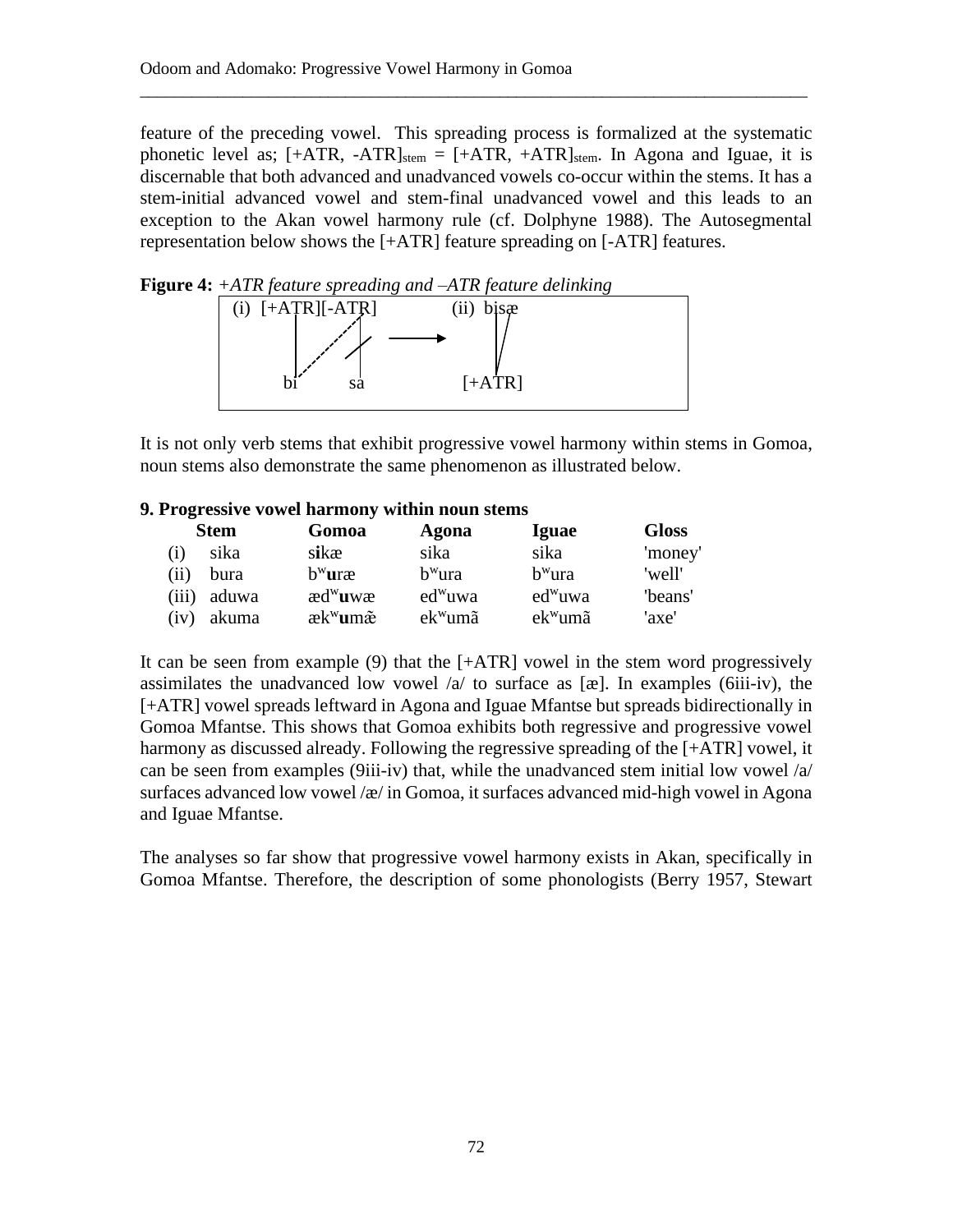1967, Schachter & Fromkin 1968, Clements 1981, Dolphyne 1988, Casali 2012) that Akan does not exhibit left-to-right vowel harmony is faulted. According to Dolphyne (1988:20), there are instances where advanced and unadvanced vowels co-occur in stem words, particularly, the unadvanced low vowel /a/ occurring after advanced vowels, and this phenomenon violates the vowel harmony rule. We have seen that these phenomena exhibit full progressive harmony in Gomoa Mfantse.

\_\_\_\_\_\_\_\_\_\_\_\_\_\_\_\_\_\_\_\_\_\_\_\_\_\_\_\_\_\_\_\_\_\_\_\_\_\_\_\_\_\_\_\_\_\_\_\_\_\_\_\_\_\_\_\_\_\_\_\_\_\_\_\_\_\_\_\_\_\_\_\_\_\_\_\_\_\_

Another phonological related variant of Fante known as Bɔrbɔr Mfantse also demonstrates progressive vowel harmony. Bɔrbɔr and Gomoa fall within the Boka Mfantse as classified by Abakah (1978, 2016). Let us consider the examples below.

| 10.<br><b>Root</b> | Gomoa             | <b>B</b> orbor    | <b>Gloss</b>      |
|--------------------|-------------------|-------------------|-------------------|
| sika               | $s^j$ ikæ         | $s^j$ ikæ         | "money"           |
| (ii) bisa          | $bj$ isæ          | $bj$ isæ          | "to ask"          |
| (iii) apiwa        | ænīwæ             | ænīwæ             | "eye"             |
| $(iv)$ nsu a       | $ns^w u$ $\alpha$ | $ns^w u$ $\alpha$ | " it's water"     |
| $(v)$ awi a        | æyi æ             | æyi æ             | "s/he is a thief" |
| (vi) ayi a         | æji æ             | æji æ             | "it's funeral"    |

All the examples demonstrate progressive vowel harmony. The [+ATR] vowel in the stem progressively assimilates the  $[-ATR]$  vowel  $\alpha$  to surface as  $[+ATR]$  vowel  $[\alpha]$ . The [+ATR] feature again spreads leftward to harmonize with the stem-initial unadvanced vowel to surface as [æ] as illustrated in the autosegmental representation below.

| <b>Figure 5:</b>                         | (i) UR         | $(ii) + ATR$ spreads rightward $(iii) - ATR$ delinking |  | (iv) Output       |
|------------------------------------------|----------------|--------------------------------------------------------|--|-------------------|
| Tongue Root Tier:                        | $[+ATR][-ATR]$ | $[+ATR][-ATR]$ $[+ATR][-ATR]$                          |  | $[+ATR]$          |
| <b>Skeletal Tier:</b><br>Segmental Tier: | XХ             |                                                        |  | <b>XXXX</b><br>uæ |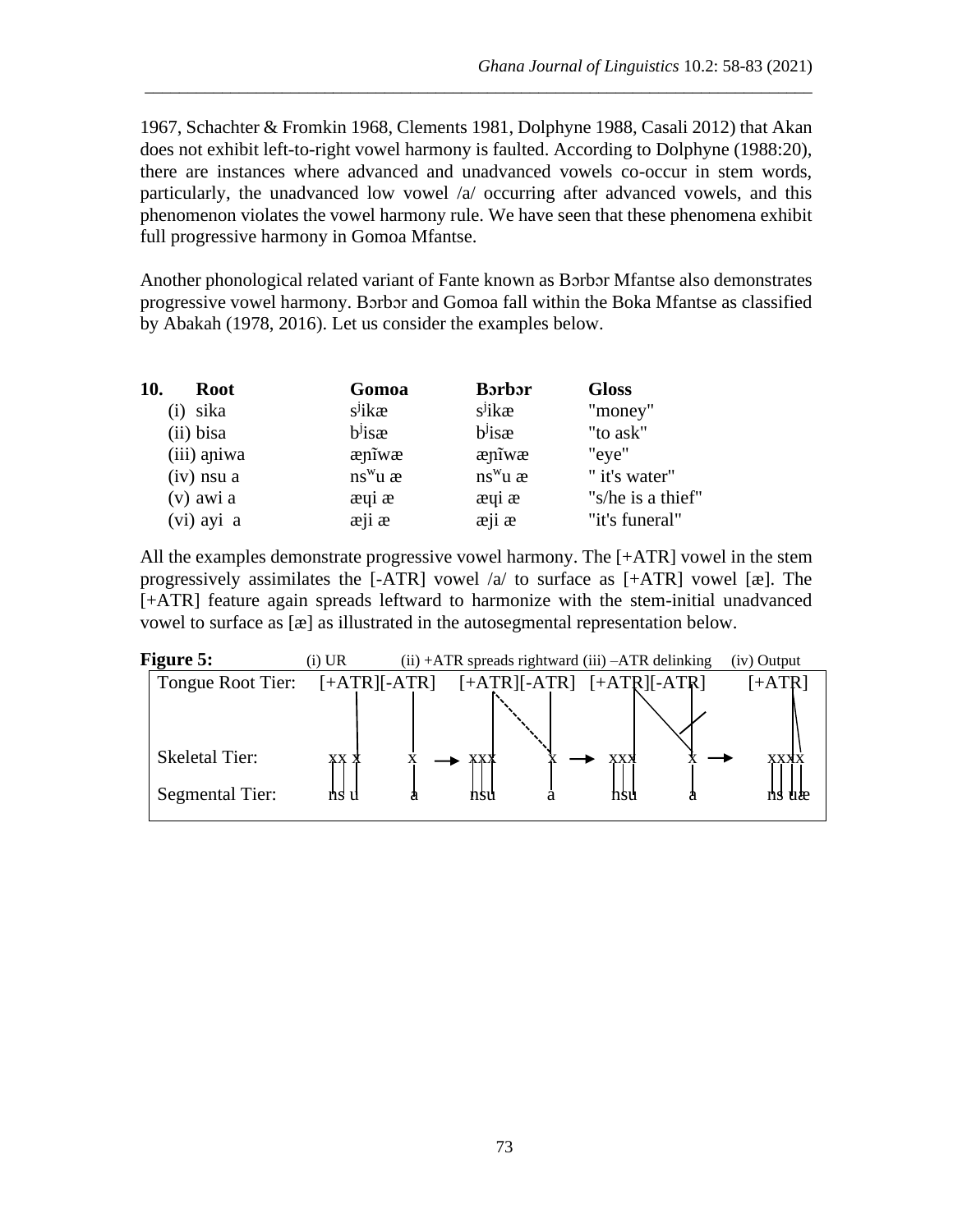It is discernable from Fig. 5 that the  $[-ATR]$  low vowel /a/ has surfaced as a  $[-ATR]$  low vowel /æ/ due to the progressive influence of the stem-initial advanced feature.

\_\_\_\_\_\_\_\_\_\_\_\_\_\_\_\_\_\_\_\_\_\_\_\_\_\_\_\_\_\_\_\_\_\_\_\_\_\_\_\_\_\_\_\_\_\_\_\_\_\_\_\_\_\_\_\_\_\_\_\_\_\_\_\_\_\_\_\_\_\_\_\_\_\_\_\_\_\_

5.2 Progressive vowel harmony in verb stem and past suffixes

In Gomoa, the past suffix has two different realizations. It can be realized either as /-i/ or /-ɪ/ for intransitive verb stems. Using the harmonic feature ATR, the variant /-i/ occurs after [+ATR] vowels verb stems, and the other variant  $\frac{1}{1}$  too occurs after [-ATR] vowels in verb stems. Odoom (2011, 2013, 2020) explains that the underlying past suffix morpheme /-ɪ/ is progressively assimilated to advanced high front vowel /-i/ when preceded by [+ATR] vowel in the verb stem. The [+ATR] vowel in the verb stem spreads rightward to harmonize with the [-ATR] vowel in the underlying form to surface as [+ATR] at the phonetic level (PL). These two variants are distinct only in the advancement of the tongue root, and that is the feature we have used to describe them. Example (11) below shows the progressive vowel harmony between verb stems and suffixes.

| 11. | UR                    | Gomoa                      | <b>Gloss</b>     |
|-----|-----------------------|----------------------------|------------------|
|     | $2-SU + -I$<br>(i)    | $O-S^W\tilde{u}-\tilde{l}$ | 's/he cried'     |
|     | $(ii)$ $o$ -bu $+$ -I | $o-b^{\mathrm{w}}u$ -i     | 's/he broke it'  |
|     | $(iii)$ $2-di + -I$   | o-dzi-i                    | 's/he ate it'    |
|     | $(iv)$ o-da+ -1       | o-da-a                     | 's/he slept'     |
|     | $(v)$ o-kasa $+-1$    | o-kasa-a                   | 's/he talked'    |
|     | $(vi)$ o-pira $+-i$   | o-pra-a                    | 's/he swept'     |
|     | $(vii)$ o-tee +-I     | $3-32J-C$                  | 's/he shared it' |

The [-ATR] high suffix morpheme /-ɪ/ surfaces as advanced high vowel /-i/ irrespective of the lip posture of the triggering vowel after [+High, +ATR] verb stem as shown in examples (11i-iii) above. The [+High, +ATR] vowel in the verb stem spreads progressively to assimilate the underlying [+High, -ATR] suffix vowel to be realized as [+High, +ATR] at the phonetic level. This leads to progressively advanced height harmony. Height harmony occurs when the [+High, +ATR] feature precedes the [+High, -ATR] vowel. The [+High, +ATR] feature spreads rightward to assimilate the [+High, [-ATR] vowel to surface as [+High, +ATR] as shown above. Stahlke (1971) referred to it as "Equal-Height Condition". This makes all vowel sequences at the systematic phonetic level have only vowels that are identical at least as to tongue height and tongue root position.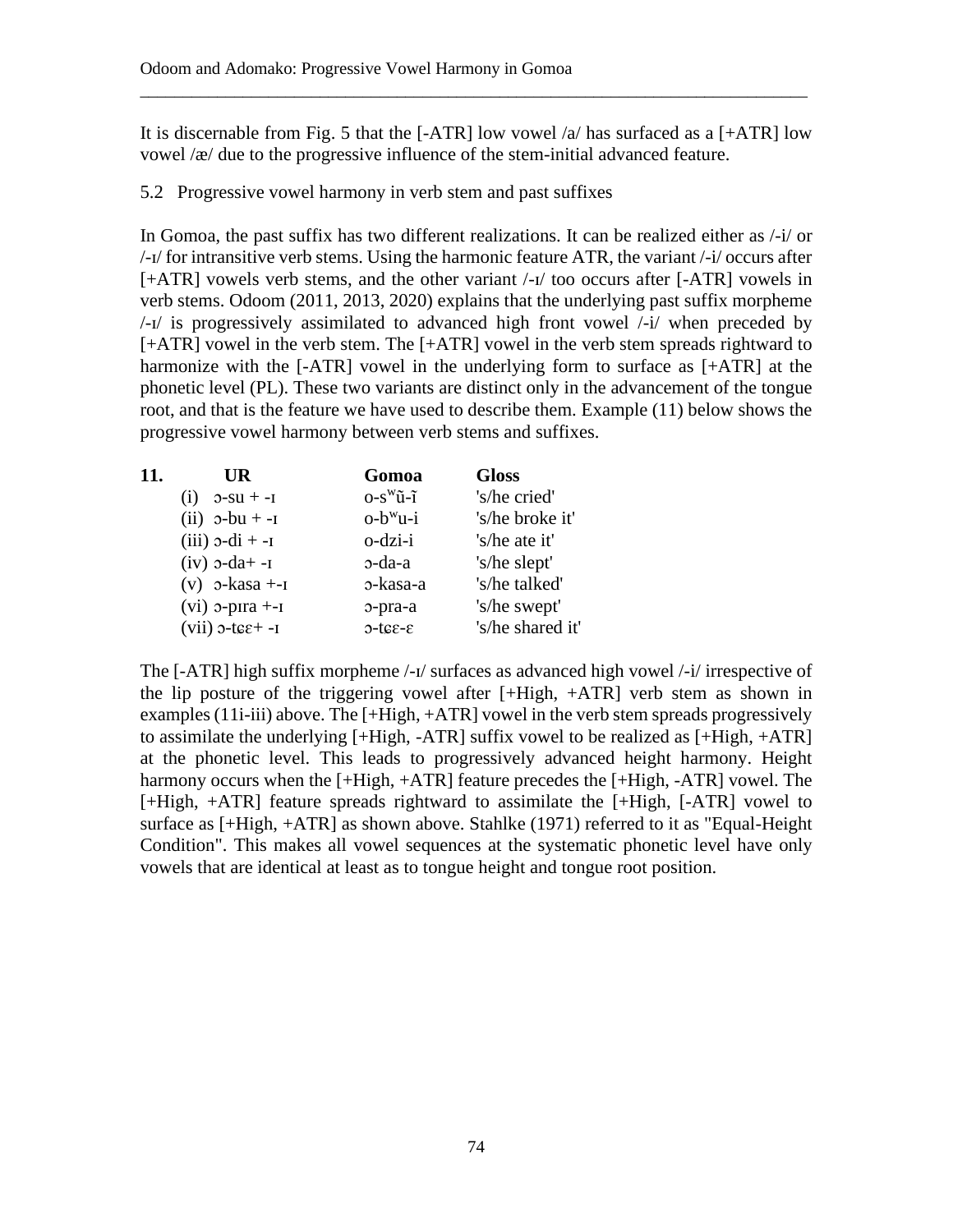In examples (11iv-vii), since the vowel in the verb stem is [-ATR], it progressively agrees with the underlying [-ATR] suffix vowel morpheme. The [-ATR] feature in the suffix morpheme deletes and is replaced by the lengthening<sup>1</sup> of the same stem-final [-ATR] vowel at the output level. We, therefore, formalized the [+ATR] spreading in the autosegmental representation below.

\_\_\_\_\_\_\_\_\_\_\_\_\_\_\_\_\_\_\_\_\_\_\_\_\_\_\_\_\_\_\_\_\_\_\_\_\_\_\_\_\_\_\_\_\_\_\_\_\_\_\_\_\_\_\_\_\_\_\_\_\_\_\_\_\_\_\_\_\_\_\_\_\_\_\_\_\_\_



In Fig. 6, the [+ATR] vowel in the verb stem harmonizes with the 3rd person singular subject pronominal and is realized as [o] at the phonetic level. The same [+ATR] verb stem vowel spreads left-to-right to harmonize with the [-ATR] past suffix morpheme to surface as [i] at the derived output. The  $[u]~$ [i] harmony is influenced by the height of the preceding advanced vowel.

Following the verbal suffix morphemes, Gomoa moreover displays identical lengthening past suffix morphemes [-ii] or [-ɪɪ] after intransitive verb stems which have nonvowel sonorants at its final segment. Similarly, morpheme /-ii/ harmonizes with [+ATR] verb stems, and the morpheme /-ɪɪ/, on the other hand, harmonizes with [-ATR] verb stems as discussed already. The suffix  $\frac{1}{\sqrt{2}}$ -ii/ occurs in the same phonological environment, while /-ɪ/~/-ɪɪ/ occurs in the same phonological environment. These verbal suffix morphemes are controlled by [+ATR] stem/root word, as demonstrated in example (12) below.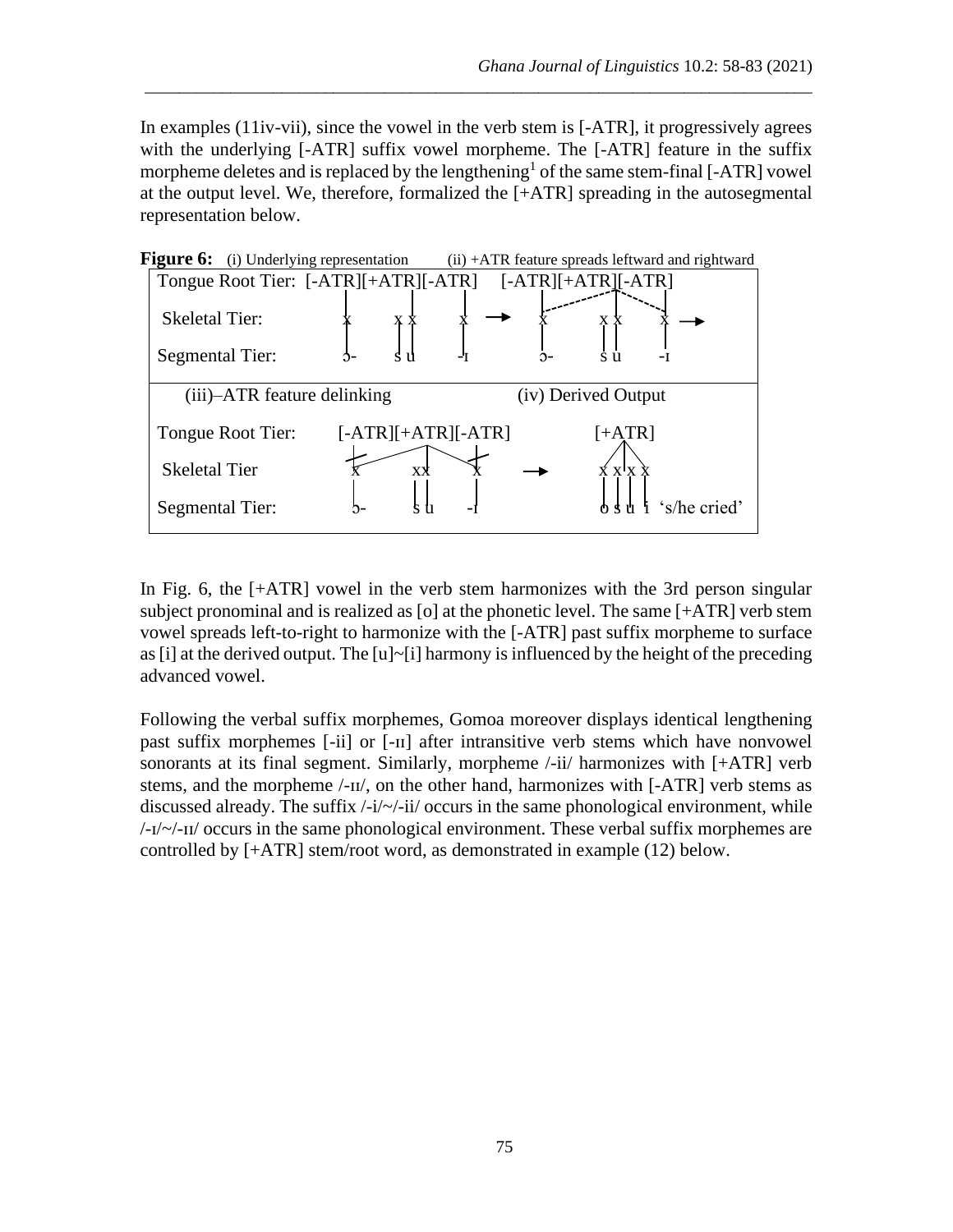| 12.                | UR.                        | Gomoa                | <b>Gloss</b>       |
|--------------------|----------------------------|----------------------|--------------------|
| $\left( 1 \right)$ | opuowu+-II                 | $opwo$ qii           | 's/he barked'      |
|                    | $(ii)$ okumu + -II         | $ok^w$ umii          | 's/he killed it'   |
|                    | $(iii)$ ofiri +-II         | of <sup>j</sup> irii | 's/he credited it' |
|                    | $(iv)$ odzimi + - $II$     | odzimi               | 's/he fooled'      |
|                    | $(v)$ onomo + -II          | onomi                | 's/he drunk'       |
|                    | $(vi)$ okinkani + - $i$    | okinkañ              | 's/he read it'     |
|                    | $(vii)$ onantsiwo+ - $\pi$ | onãntsiui            | 's/he walked'      |
|                    |                            |                      |                    |

The dataset above is divided into two main features. Examples (12i-iv) display [+High, +ATR] harmony and the examples in (12v-vii) demonstrate [+High, -ATR] harmony. As discussed in data (12), the stem-final [+High, +ATR] or the trigger, spreads rightward to harmonize with the underlying [+High, -ATR] suffix morpheme to surface as [+High, +ATR] feature as shown in examples (12i-iv). In example (12v-vii), since the trigger in the verb stem and the underlying suffix morpheme have the same [-ATR] feature value, they agree in harmony.

\_\_\_\_\_\_\_\_\_\_\_\_\_\_\_\_\_\_\_\_\_\_\_\_\_\_\_\_\_\_\_\_\_\_\_\_\_\_\_\_\_\_\_\_\_\_\_\_\_\_\_\_\_\_\_\_\_\_\_\_\_\_\_\_\_\_\_\_\_\_\_\_\_\_\_\_\_\_

Moreover, all the underlying word-final high vowels are deleted at the systematic phonetic level. This makes the non-vowel sonorants emerge as a word-final consonant (Abakah 2012). This emphasizes that no morpheme in Akan is consonant-final at the systematic phonemic level and, for this reason, any analysis that posits an underlying consonant as a morpheme-final consonant starts on a faulty note (Abakah, 2005:7). We formalize example (12ii) within the Autosegmental representation as seen below.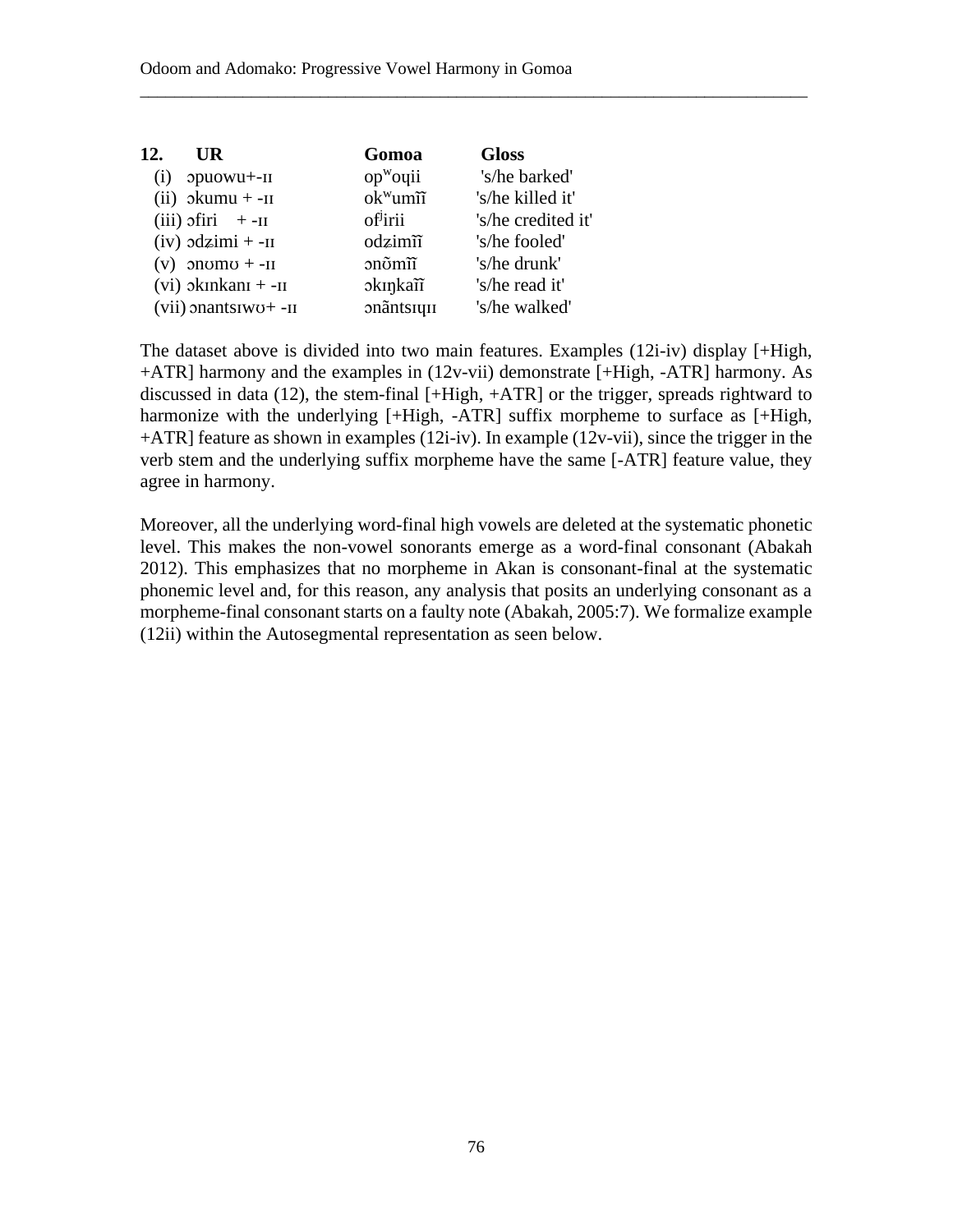

**Figure 7:** *Progressive vowel harmony in verb stem and past suffixes*

\_\_\_\_\_\_\_\_\_\_\_\_\_\_\_\_\_\_\_\_\_\_\_\_\_\_\_\_\_\_\_\_\_\_\_\_\_\_\_\_\_\_\_\_\_\_\_\_\_\_\_\_\_\_\_\_\_\_\_\_\_\_\_\_\_\_\_\_\_\_\_\_\_\_\_\_\_\_

#### **5.3** *Progressive Vowel Harmony in Verb Stem and Nominal Suffixes*

In Gomoa, some nouns are derived from verbs. These derived nouns are simply acquired by adding nominal affixes. The nominal prefixes are either vowels [i-, e-, a-, o-, ɔ-, ɪ-] or homorganic nasal [ n-, m-, n-, m-, n-]. In addition to the nominal suffixes [-fv, -nom, -wa, -ba, -ɲi], Gomoa has other derived nominal suffixes [-ɪ, -ɪɪ] for verbal nouns. When these underlying nominal suffixes are preceded by [+ATR] vowel from the verb stem, they surface as /-i/ or /-ii/, in harmony with the ATR value of the stem-internal vowel. The ATR value of the suffix vowel is determined by that of the stem-internal vowel. The same process applies to the nominal vowels. The following examples show the verb stem and nominal suffix harmony for derivational nouns.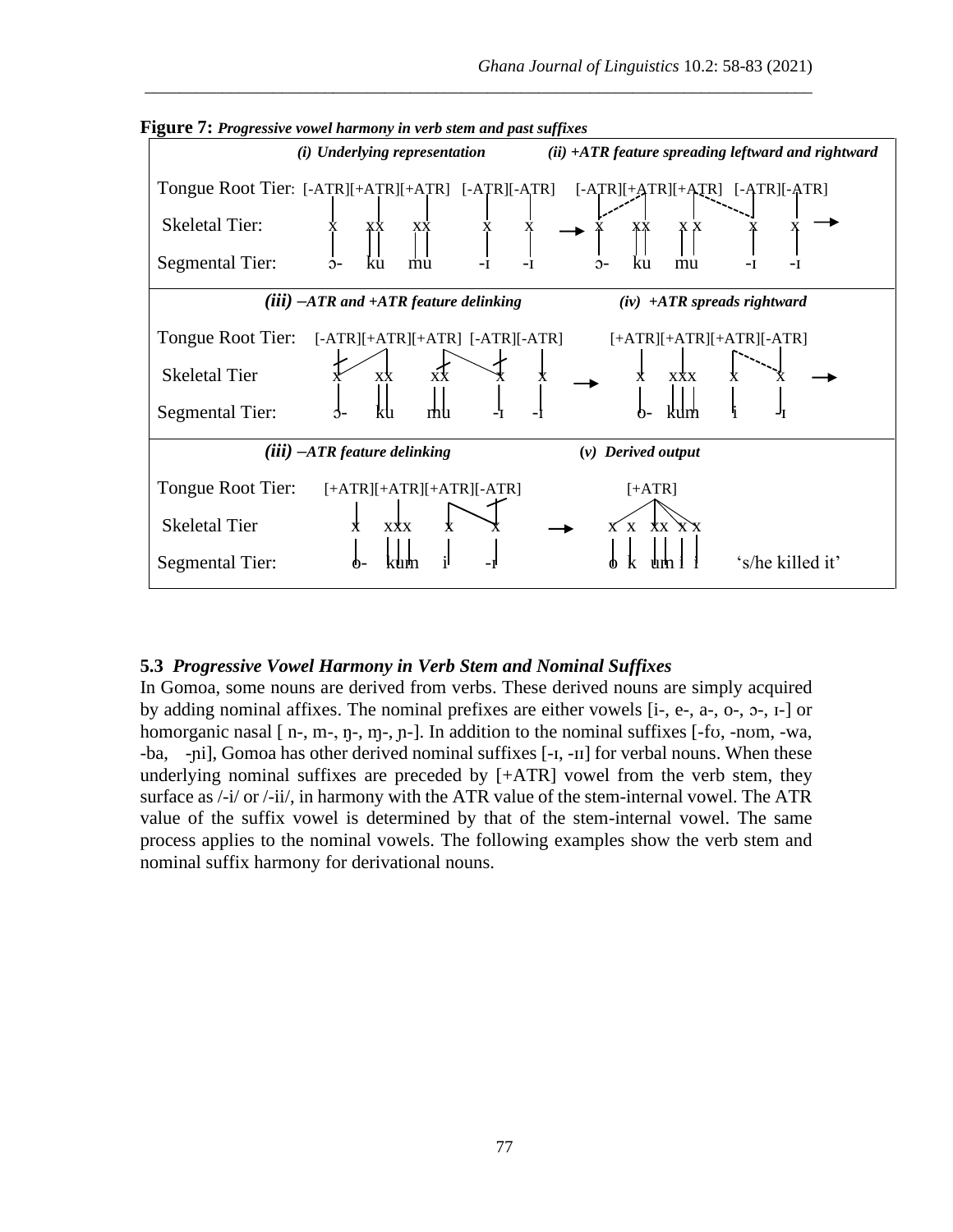| 13.                                                        |                 |
|------------------------------------------------------------|-----------------|
| v s<br>P                                                   |                 |
| $f^j$ itsii<br>$fitsi + i$<br>'gimlet'<br>(i)<br>Ø         |                 |
| $\exp^w$ uwei<br>(ii)<br>$a + pue + I$                     | 'eastern'       |
| mb <sup>w</sup> ub <sup>w</sup> ui<br>(iii) $N + bubu + I$ | 'paralysis'     |
| $(iv)$ N +butuwu+II<br>$mb^{\{w}\}ut^{\{w}\}$ uqii         | 'kneeling'      |
| (v) a $+tsina + i$<br>atsınaı                              | 'sitting place' |
| anõmîī<br>$(vi)$ a +nom + II                               | 'river bank'    |
| $(vii)$ N+tsi + i<br>ntsu                                  | 'hearing'       |

It is discernable from the above data that the stem-internal ATR feature of the verb progressively assimilates the [+High, -ATR] feature of the suffix morpheme at the phonetic level as shown in examples (13i-iv). In examples (13v-vii), since the verb stem stem-final vowel is [-ATR], it progressively agrees with the [+High, -ATR] feature of the suffix morpheme. This makes the harmony span have height and ATR feature value.

\_\_\_\_\_\_\_\_\_\_\_\_\_\_\_\_\_\_\_\_\_\_\_\_\_\_\_\_\_\_\_\_\_\_\_\_\_\_\_\_\_\_\_\_\_\_\_\_\_\_\_\_\_\_\_\_\_\_\_\_\_\_\_\_\_\_\_\_\_\_\_\_\_\_\_\_\_\_

Comparatively, the occurrence of progressive vowel harmony in verb stem and suffixes in Gomoa has similar counterparts in the Asante Twi dialect. In Asante, the nominal suffixes  $-e/-\epsilon$ ,  $-o/-\sigma$  agree in lip position with the vowel of the noun stem (Dolphyne, 1988) as demonstrated in the examples below.

| 14 (a) | UR        | Gomoa      | <b>Asante</b>     | <b>Gloss</b> |
|--------|-----------|------------|-------------------|--------------|
| (i)    | owu       | owu        | owu-o             | 'death'      |
| (ii)   | nsu       | nsu        | nsu-o             | 'water'      |
| (iii)  | etu       | itu(r)     | $etu-o$           | 'gun'        |
|        | (iv) koko | koko       | koko-5            | 'chest'      |
| (v)    | dodowo    | dodow      | $d$ odo- $\sigma$ | 'stamina'    |
| (vi)   | εbσ       | obo/abobaa | $\epsilon$ ho-o   | 'stone'      |

It can be seen that Asante Twi exhibits progressive rounding suffix harmony. The suffix morphemes agree in lip position and tongue root with the vowel of the noun stem. This makes the examples in (14i-iii) surface as [+Round, +ATR] and the examples in (14iv-vi) emerge as [+Round, -ATR] progressive vowel harmony. Moreover, in data (14b) below,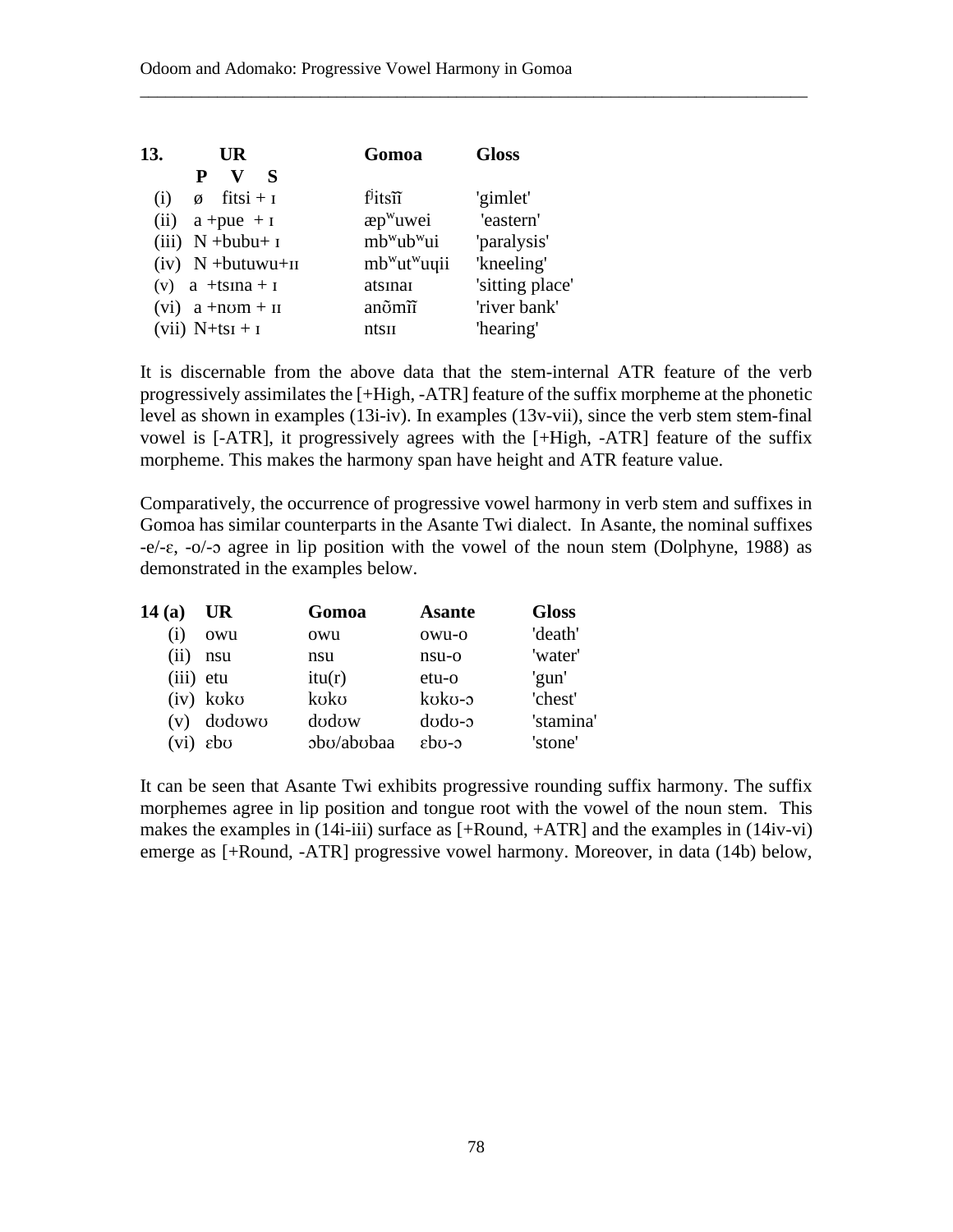the examples in (14i-iii) demonstrate [-Round, +ATR] feature value, and that of the (14ivvi) show [-Round, -ATR] feature value.

\_\_\_\_\_\_\_\_\_\_\_\_\_\_\_\_\_\_\_\_\_\_\_\_\_\_\_\_\_\_\_\_\_\_\_\_\_\_\_\_\_\_\_\_\_\_\_\_\_\_\_\_\_\_\_\_\_\_\_\_\_\_\_\_\_\_\_\_\_\_\_\_\_\_\_\_\_\_

| 14(b)         |                              |                                     |              |
|---------------|------------------------------|-------------------------------------|--------------|
| UR            | Gomoa                        | <b>Asante</b>                       | <b>Gloss</b> |
| efi<br>(1)    | of <sup>j</sup> ie           | $ef^j$ <sub>i-e</sub>               | 'house/home' |
| $(ii)$ esi    | is <sup>j</sup> iw           | es <sup>j</sup> ie                  | 'anthil'     |
| (iii) dzyuwu  | idzyuw                       | edzui-e                             | 'louse'      |
| $(iv)$ as $i$ | $as^{j}I$                    | $as^{j}I-\varepsilon$               | 'the base of |
| $(v)$ kest    | $k\epsilon s^j$ <sub>I</sub> | $k\varepsilon s^j$ I- $\varepsilon$ | 'big'        |
| (vi) adı      | adzī                         | $ad^{j}I-\varepsilon$               | 'thing'      |

We, therefore, conclude that the nominal suffix progressive harmony in Gomoa occurs with the [+High, -ATR] feature of the suffix morpheme and that of Asante Twi occurs with  $[\pm Round, \pm ATR]$  feature of the noun stem.

## **6. Conclusion**

This paper discussed the robustness of progressive vowel harmony in Gomoa Mfantse. The paper tried to challenge a long-held view about the directionality of vowel harmony in Akan. This is because the previous studies have been focused on the concepts of regressive (anticipatory) directionality, and very little empirical evidence has been given for the existence of progressive ATR vowel harmony in Akan. We demonstrated that the [+ATR] vowel in the stem verb or noun triggers the harmonic process and targets the [-ATR] vowel(s) in the suffix morpheme. We discussed that the  $[+ATR]$  in the stem/root word triggers rightward to harmonize with the [-ATR] vowel in the suffix or a following vowel in the same domain  $[VH=(-ATR)_{prefix} + (+ATR)_{stem} + (-ATR)_{stfix} = [(+ATR, +ATR,$ +ATR)]. We moreover added that there is a process of compensatory lengthening when forming past tense with verb stems whose root final vowel is [-ATR] in Gomoa Mfantse.<sup>3</sup> The various major domains of progressive vowel harmony discussed in this paper included stem/root words, verb stems and verbal suffixes, and noun stems and nominal suffixes.

<sup>&</sup>lt;sup>3</sup> Compensatory lengthening (CL) refers to processes where deletion of a segment leads to lengthening of another segment (Campos-Astorkiza, 2005). It can be seen from examples (8iv-vii) that the deletion of the underlying suffix high vowel leads to the lengthening of the stem-final vowel, which has [-ATR] feature value as the delinked segment.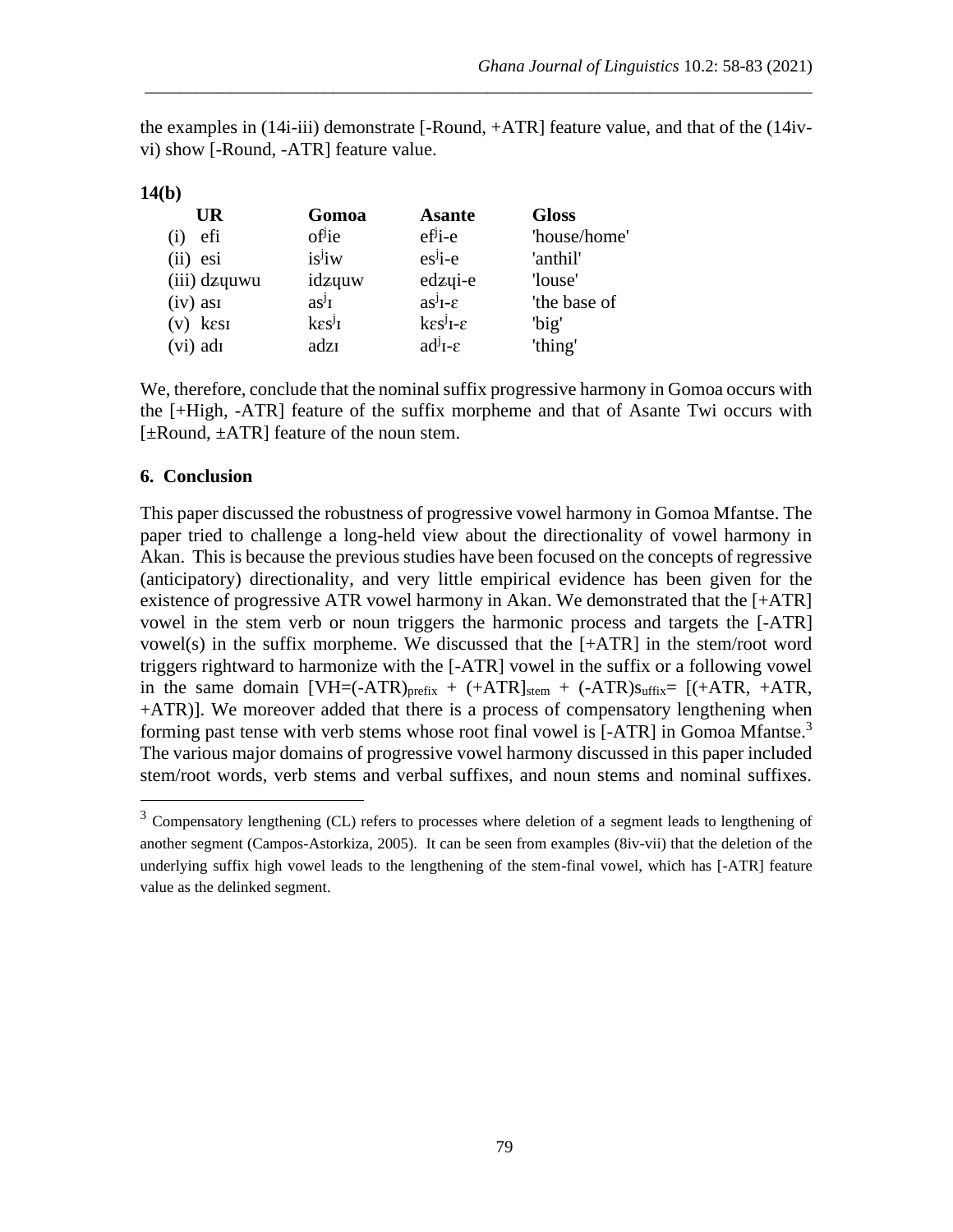Additionally, the paper comparatively revealed that there is evidence of progressive vowel harmony in Borbor Mfantse<sup>4</sup> and Asante Twi. The paper added that the Gomoa nominal suffix progressive harmony occurs with the [+High, -ATR] feature value while the Asante Twi nominal suffix progressive harmony occurs with  $[\pm R$ ound,  $\pm ATR]$  feature value. Therefore, this paper contributed to the study of the directionality of vowel harmony in Akan.

\_\_\_\_\_\_\_\_\_\_\_\_\_\_\_\_\_\_\_\_\_\_\_\_\_\_\_\_\_\_\_\_\_\_\_\_\_\_\_\_\_\_\_\_\_\_\_\_\_\_\_\_\_\_\_\_\_\_\_\_\_\_\_\_\_\_\_\_\_\_\_\_\_\_\_\_\_\_

## **References**

- Abakah, Emmanuel Nicholas. 2016. Hypotheses on the Diachronic Development of the Akan Language Group. *Journal of Universal Languages* 17(1): 1-51.
- Abakah, Emmanuel Nicholas. 2013. Vowel Replacement Patterns in the Mfante Dialect of Akan. *Journal of Universal Language* 14(2), 7-51*.*
- Abakah, Emmanuel Nicholas. 2012. Some Assimilatory Processes In Akan*. Journal of West African Languages* 39(2): 47-82.
- Abakah, Emmanuel Nicholas. 2005. Phonological Analysis of Word-Final Consonants in Akan. *Africa & Asia* 5: 47 - 65.
- Abakah, Emmanuel Nicholas. 2004. Elision in Fante. *Africa & Asia* 4: 181-213*.*
- Abakah, Emmanuel Nicholas. 2002. Remarks on the Akan Vocalic Inventory. In F. Ameka & E.K. Osam (Eds.). *New Directions in Ghanaian Linguistics: Essays in Honour of the 3Ds*, pp. 243-263. Accra: Black Mask Ltd.
- Abakah, Emmanuel Nicholas. 1993. *Some Aspects of the Phonology of the Mfantse Dialect of Akan.* MPhil thesis, University of Ghana, Legon.
- Abakah, Emmanuel Nicholas. 1978. *Dialect Differences Between Iguae Mfantse and Bɔrbɔr (Nkusukum) Mfantse*. BA Long Essay, University of Ghana, Legon.
- Adomako, Kwasi. 2008. *Vowel epenthesis and consonant deletion in loanwords: A study of Akan.* Master's thesis, University of Tromsø.
- Adomako, Kwasi. 2012. Vowel Raising in Akan Reduplication. *Legon Journal of the Humanities* 23: 155-184.
- Akanlig-Pare, George. & Krobea Asante, Roger. 2016. Vowel Harmony in Nkami. *Journal of West African Languages* 43 (1): 21-44.

<sup>4</sup> Bɔrbɔr Mfantse: a variant of Fante spoken around Mankessim and its environs.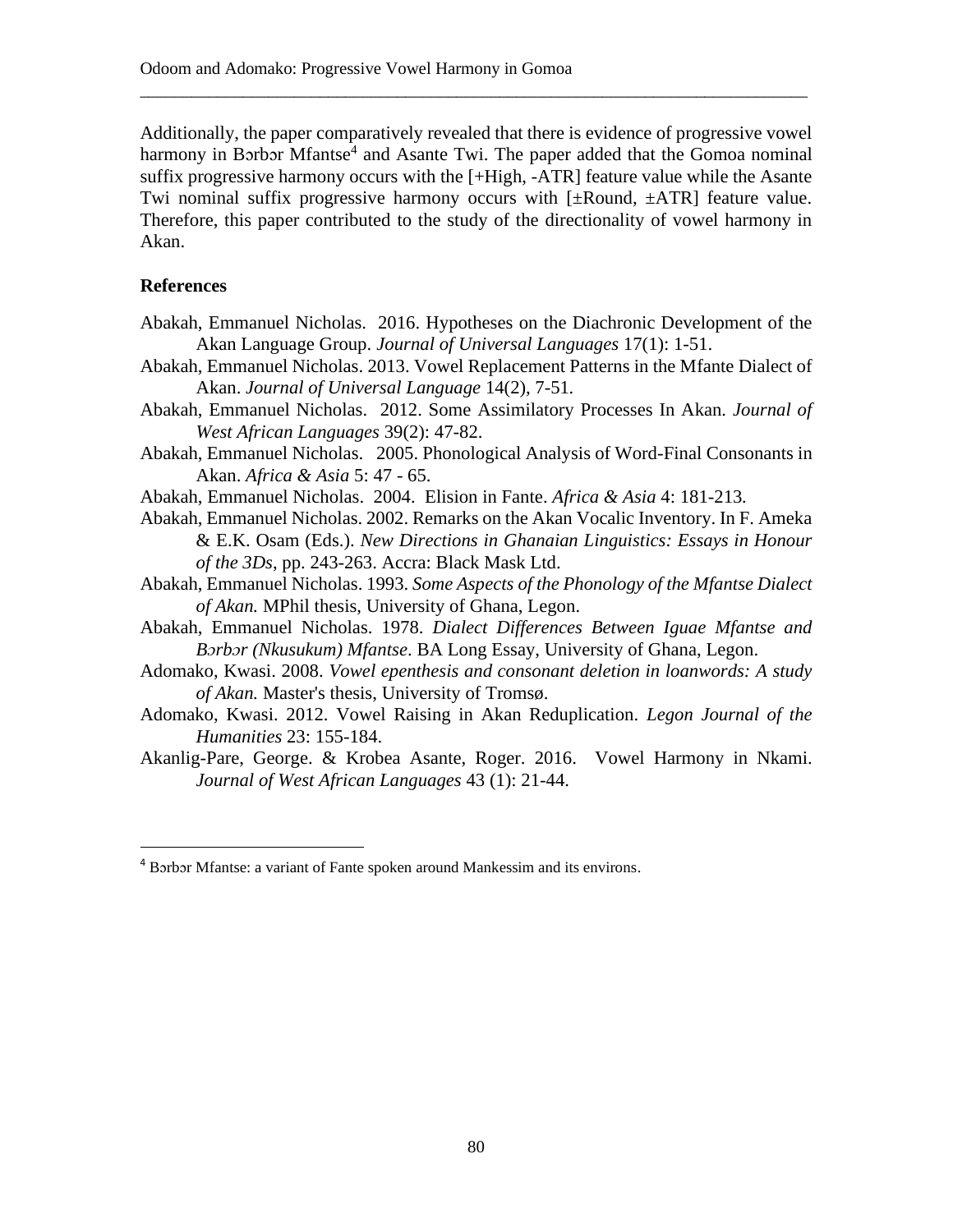Archangeli, Diana. & Pulleyblank, Douglas. 2007. Harmony. In P. de Lacy (ed.). *The Cambridge handbook of phonology,* 353–378. Cambridge: Cambridge University Press.

\_\_\_\_\_\_\_\_\_\_\_\_\_\_\_\_\_\_\_\_\_\_\_\_\_\_\_\_\_\_\_\_\_\_\_\_\_\_\_\_\_\_\_\_\_\_\_\_\_\_\_\_\_\_\_\_\_\_\_\_\_\_\_\_\_\_\_\_\_\_\_\_\_\_\_\_\_\_

- Archangeli, Diana & Pulleyblank, Douglas. 1994. *Grounded Phonology*. Cambridge, Mass: MIT Press.
- Ballard, Lee Wilson. 2010. *Akan Vowel Harmony in Optimality Theory*. Master's thesis, University of Florida.
- Baković, Eric. 2002. *Vowel harmony and stem identity*. Ph.D. dissertation, Rutgers University. ROA#540.
- Berry, J. 1957. "'Vowel harmony in Twi." *Bulletin of the School of Oriental and African Studies* 19.1:124-30*.*
- Boadi, Lawrence Addai. 1991. The Domain of Vowel Harmony in Akan. *Paper presented at a Meeting of the Linguistics Association of Ghana, University of Ghana, Legon*.
- Carr, P. (1993). *Phonology.* London: The Macmillan Press Ltd.
- Campos-Astorkiza, Rebeka. 2005. What drives compensating lengthening? Beyond moraic conservation. In Socarrás, G.M. & A. Medina (eds) *Philological Research*, pp. 9- 24. Athens, Greece: Athens Institute for Education & Research*.*
- Casali, Roderic F. 2012. "[+ATR] dominance in Akan."*Journal of West African Languages* 36,1: 33-59.
- Casali, Roderic F. 2008. ATR Harmony in African Languages. *Language and Linguistics Compass* (*2/3), 496-549.*
- Christaller, Johann Gottlieb. 1933. *A dictionary of the Asante and Fante language called Tshi (Chwee, Twi)* (2nd ed.). Basel: Basel Evangelical Missionary Society.
- Chomsky, N., & Halle, M. 1968. *The Sound Patterns of English*. New York: Harper and Row.
- Clements, George Nicholas. 1985. Akan vowel harmony: a nonlinear analysis. In Goyvaerts, D. (ed) *African Linguistics: essays in memory of M. W. K. Semikenke.*  Amsterdam: John Benjamins.
- Clements, George N. 1984. Vowel harmony in Akan: A consideration of Stewart's word structure conditions. *Studies in African Linguistics* 15:321-337.
- Clements, George Nicholas. 1981. Akan Vowel Harmony: A Non-Linear Analysis. *Harvard Studies in Phonology 2*. Bloomington: Indiana.
- Clements, George Nicholas. 1976. *Vowel Harmony in Nonlinear Generative Phonology: An Autosegmental Model*. (Ms) Harvard University: Cambridge, Mass.
- Clements, G. N. and S.J. Keyser. 1983. "Cv phonology. A generative theory of the syllable." Linguistic Inquiry Monographs Cambridge, Mass., 9: 1-191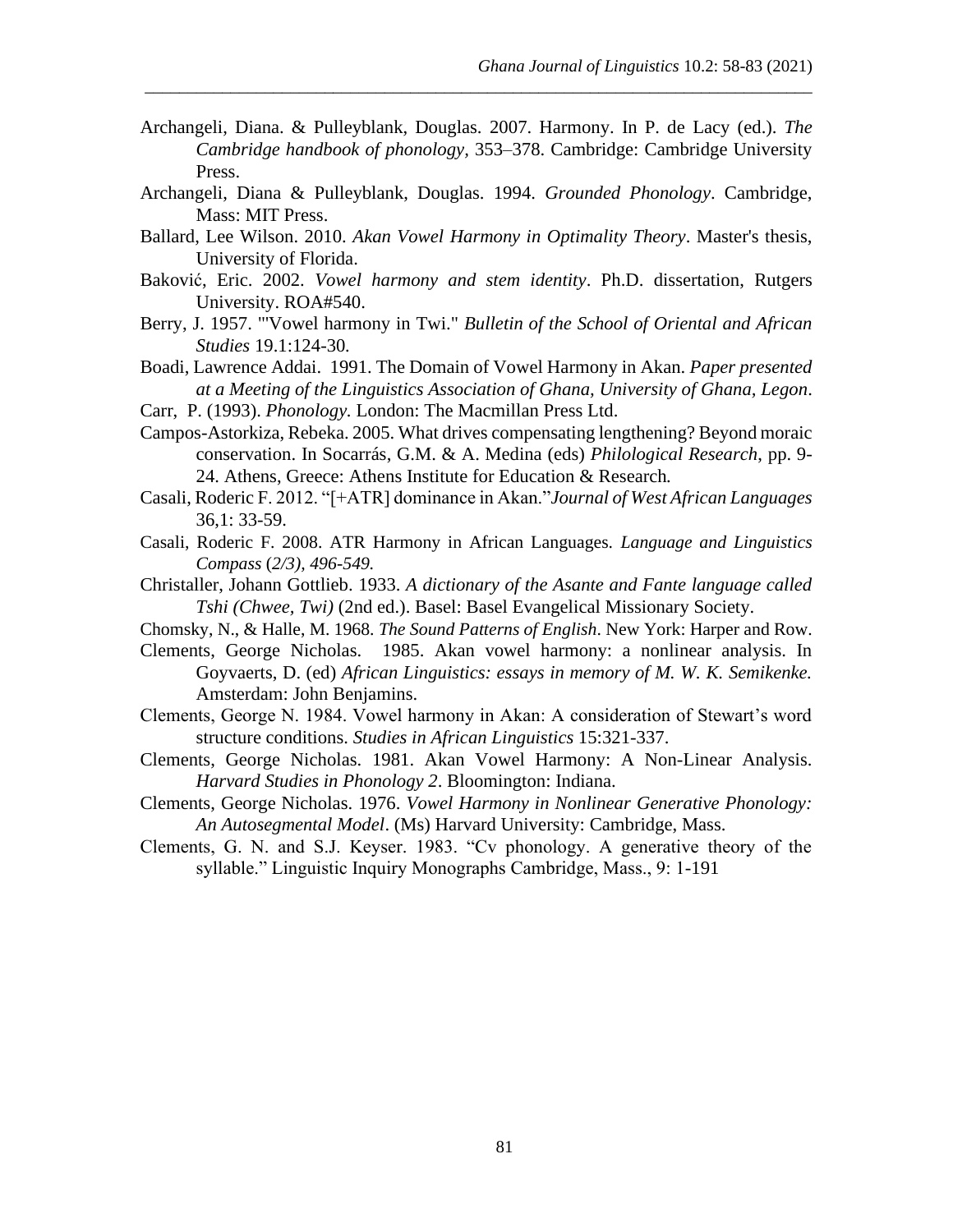Cohen, Evan G. 2013. Vowel Harmony in Modern Hebrew. *DOI: 10.13140/RG.2.1.1800.6804*

\_\_\_\_\_\_\_\_\_\_\_\_\_\_\_\_\_\_\_\_\_\_\_\_\_\_\_\_\_\_\_\_\_\_\_\_\_\_\_\_\_\_\_\_\_\_\_\_\_\_\_\_\_\_\_\_\_\_\_\_\_\_\_\_\_\_\_\_\_\_\_\_\_\_\_\_\_\_

- Dolphyne, Florence Abena. 1988. *The Akan (Twi-Fante) Language: Its sound systems and tonal structure.* Accra: Ghana Universities Press.
- Durand, John. 1990. *Generative and Non-Linear Phonology.* London and New York: Longman.
- Eshun, Francis B. 1993. *Aspects of Akan Phonology*. Ph.D. thesis, University of Wisconsin- Madison.
- Goldsmith, John A. 1990. *Autosegmental and Metrical Phonology*. Cambridge: Blackwell.
- Goldsmith, John A. 1976. Autosegmental Phonology. Doctoral Dissertation, MIT. New York: Garland Press.
- Gussenhoven, C. & Jacobs, H. 1998. Understanding phonology. Oxford University Press
- Hyman, Larry M. 1982. The representation of nasality in Gokana. In *The Structure of Phonological Representations*, part 1, Harry van der Hulst and Norval Smith (eds.), 111–130. Dordrecht: Foris Publications.
- Katamba, Francis Xavier. 1989. *An Introduction to Phonology*. New York: Addison Wesley Longman Publishing.
- Kaye, Jonathan. 1982. Harmony processes in Vata. In H. van der Hulst & N. Smith (eds), *The Structure of Phonological Representations part II*. Dordrecht: Foris.
- Kügler, Frank. 2015. Phonological phrasing and ATR vowel harmony in Akan. *Phonology*  32(1): 177–204.
- Leben, W. R. 1973. *Suprasegmental Phonology.* Ph.D. Dissertation MIT.
- Mahanta, Shakuntala. 2007. *Directionality and Locality in Vowel Harmony: With Reference to Vowel Harmony in Assamese*. Ph.D. dissertation, University of Utrecht.
- Manyah, Kofi. A. 2012. Nasal-oral contrast of short and long vowels in Twi: An acoustic study. *In Selected proceedings of the 40th annual conference on African linguistics*  Somerville, MA: Cascadilla Proceedings Project, 95-104.
- Manyah, Kofi. A. 2008. On quantity and quality of oral and nasal vowels in Twi. *8th International Seminar on Speech Production*, Strasbourg, 89-92.
- Nerius, Kuubezelle & Akanlig-Pare, George. 2017. Dagara Tongue-Root Vowel Harmony. *Ghana Journal of Linguistics* 6(2):1-14.
- Obeng, Samuel Gyasi. 2000. Vowel Harmony and Tone in Akan Toponyms. *Studies in the Linguistic Sciences* 30 (2): 173-83.